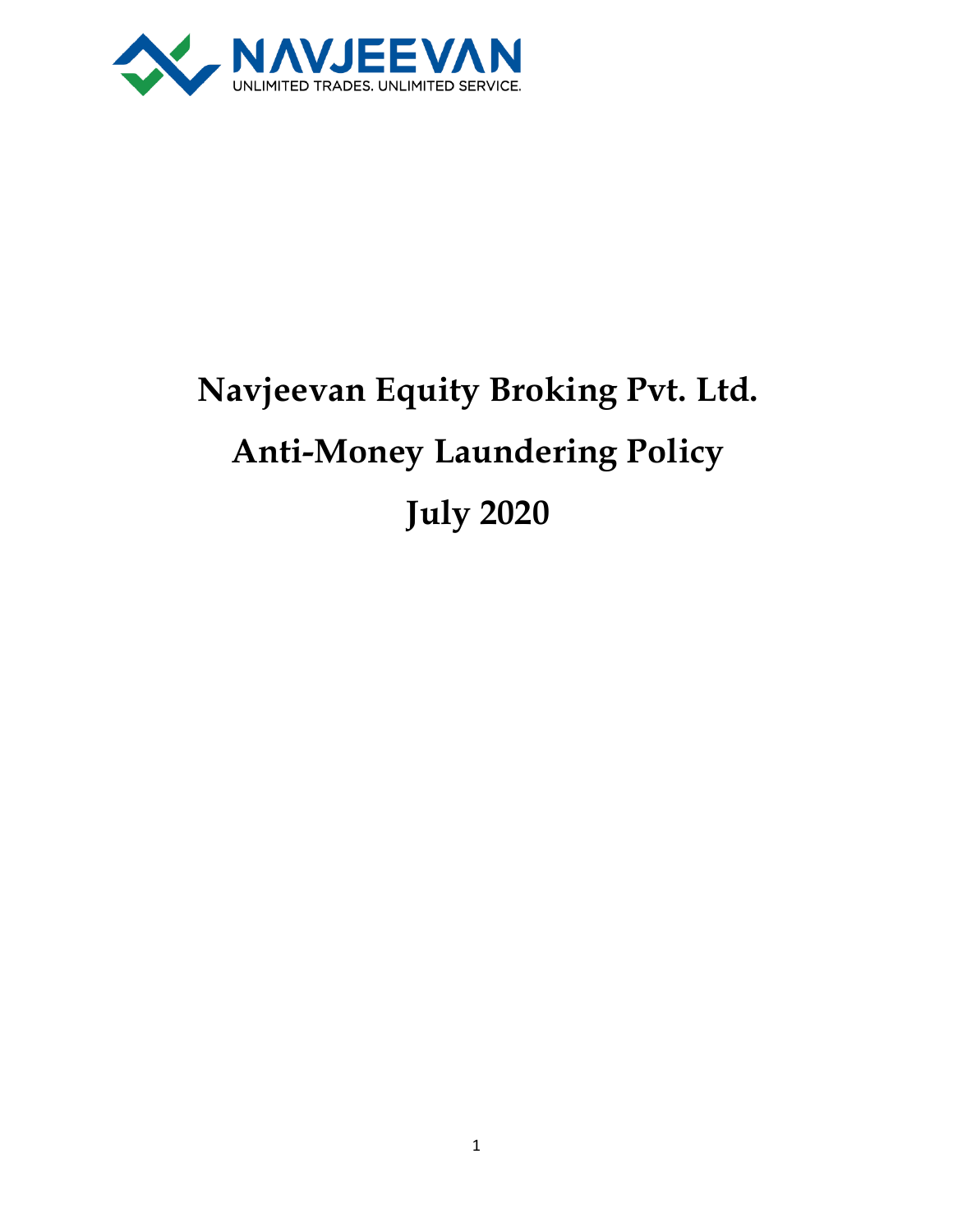

## FOR INTERNAL USE ONLY

This is a confidential and proprietary document of Navjeevan Equity Broking PVT. LTD.,Jaipur Any unauthorized use or copying of this document is prohibited. Permission of the Principal Officer must be obtained before taking copies or circulating this document.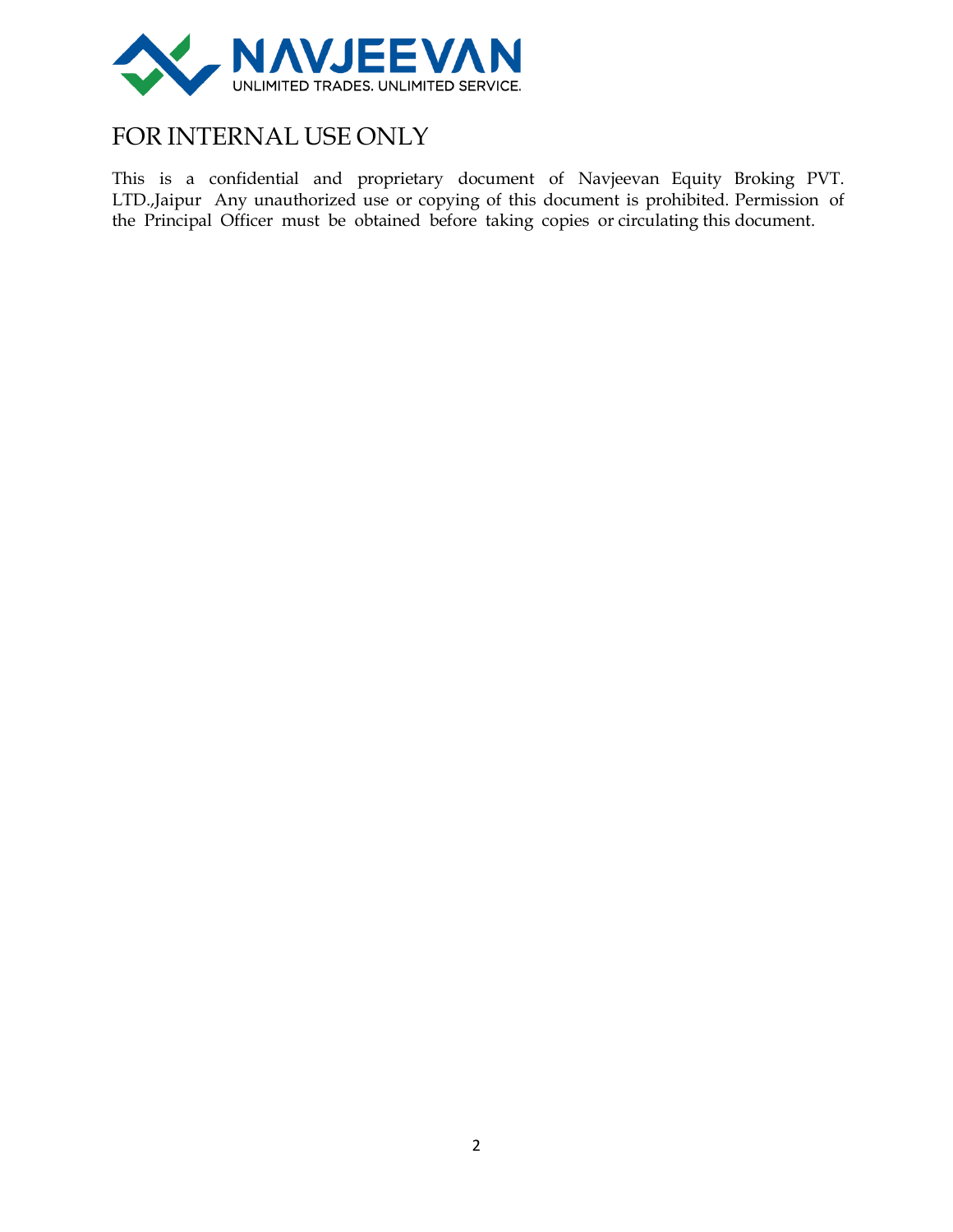

#### **1. Background**

Pursuant to the recommendations made by the Financial Action Task Force on antimoney laundering standards, SEBI had issued the Guidelines on Anti Money Laundering Standards vide their notification No.ISD/CIR/RR/AML/1/06 dated 18<sup>th</sup> January 2006 and vide letter No.ISD/CIR/RR/AML/2/06 dated  $20^{th}$  March 2006 had issued the obligations of the intermediaries registered under Section 12 of SEBI Act, 1992. As per these SEBI guidelines, all intermediaries have been advised to ensure that proper policy frameworks are put in place as per the Guidelines on Anti Money Laundering Standards notified by SEBI. Further, updated with recent master circular reference **SEBI/ HO/ MIRSD/ DOS3/ CIR/ P/ 2018/ 104 July 04, 2018**

#### **2. What is Money Laundering?**

Money Laundering can be defined as engaging in financial transactions that involve income derived from criminal activity, transactions designed to conceal the true origin of criminally derived proceeds and appears to have been received through legitimate sources/origins.

This is done in three phases – Placement Phase, Layering Phase & Integration Phase.

#### **3. Prevention of Money Laundering Act, 2002**

Prevention of Money Laundering Act, 2002 (PMLA 2002) forms the core of the legal framework put in place by India to combat money laundering. PMLA 2002 and the Rules notified there under came into force with effect from July 1, 2005.

The PMLA 2002 and Rules notified there under impose an obligation on intermediaries (including stock brokers and sub-brokers) to verify identity of clients, maintain records and furnish information to the Financial Intelligence Unit (FIU) – INDIA

#### **4. Financial Intelligence Unit (FIU) – INDIA**

The Government of India set up Financial Intelligence Unit-India (FIU-IND) on November 18, 2004 as an independent body to report directly to the Economic Intelligence Council (EIC) headed by the Finance Minister.

FIU-IND has been established as the central national agency responsible for receiving, processing, analyzing and disseminating information relating to suspect financial transactions. FIU-IND is also responsible for coordinating and stretching efforts of national and international intelligence and enforcement agencies in pursuing the global efforts against money laundering and related crimes.

#### **5. Policy of Navjeevan Equity BrokingPvt. Ltd.**

5.1 Navjeevan Equity Broking Pvt. Ltd. has resolved that it would, as an internal policy, take adequate measures to prevent money laundering and shall put in place a frame-work to report cash and suspicious transactions to FIU as per the guidelines of PMLA Rules, 2002. This policy is applicable to Navjeevan Equity Broking Pvt. Ltd. Employees, Sub-Brokers and Authorized Person (AP).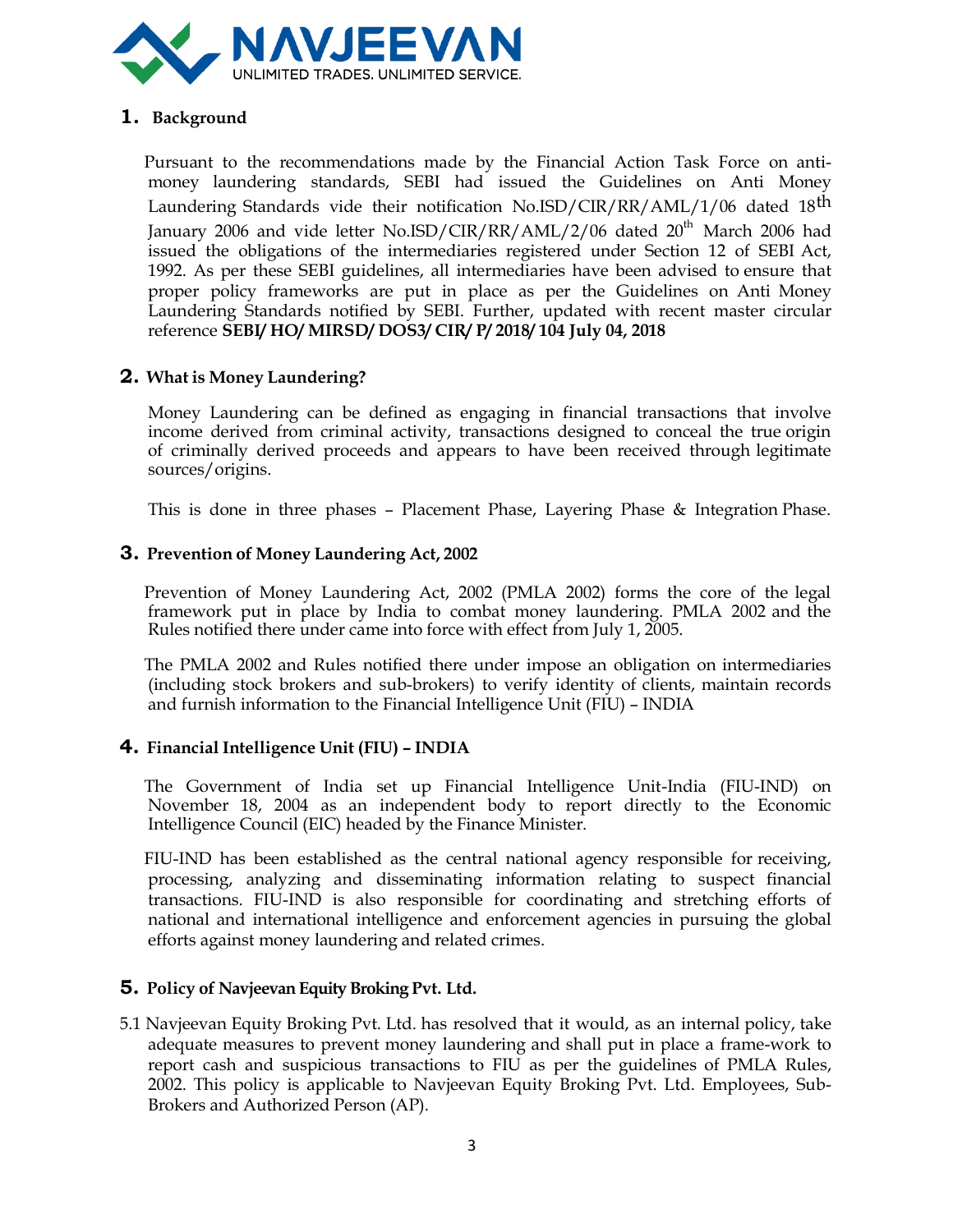

#### **6. Objective of these Guidelines**

The purpose of this document is to guide all the employees of Navjeevan Equity Broking Pvt. Ltd. and employees of its associates on the steps that they are required to take and implement to prevent and identify any money laundering or terrorist financing activities. It shall be the responsibility of each of the concerned employees that they should be able to satisfy themselves that the measures taken by them are adequate, appropriate and follow the spirit of these measures and the requirements as enshrined in the "Prevention of Money Laundering Act, 2002".

Some of these suggested measures may not be applicable to every circumstance or to each department, Branch / Sub-broker. However, each entity should consider carefully the specific nature of its business, type of customer and transaction to satisfy itself that the measures taken by the employees are adequate and appropriate to follow the spirit of these guidelines.

#### **7. Implementation** of this Policy

Mrs. Shobha Dangayach Director will be the Principal Officer who will be responsible for

- $\triangleright$  Compliance of the provisions of the PMLA and AML Guidelines
- ➢ Act as a central reference point and play an active role in identification & assessment of potentially suspicious transactions
- $\triangleright$  Ensure that Navjeevan Equity Broking Pvt. Ltd. discharges its legal obligation to report suspicious transactions to the concerned authorities.

The main aspect of this policy is the Customer Due Diligence Process which means:

- ➢ Obtaining sufficient information about to the client in order to identify who is the actual beneficial owner of the securities or on whose behalf transaction is conducted.
- $\triangleright$  This is applicable in all segments and all exchanges.
- $\triangleright$  The records such as excessive delivery taken during every week beyond the declared means of income by the client. Excessive turnover (intraday) carried out by the client in excess of his declared income. DP holding over Rs. Fifty Lakhs for which the new networth certificate may please be asked.
- $\triangleright$  It would be necessary for the member to compare the declared income while giving the trading limits alongwith the credit including funds and collateral lying with member.
- ➢ Verify the customer's identity using reliable, independent source document, data or information.
- Conduct on -going due diligence and scrutiny of the account/client on annual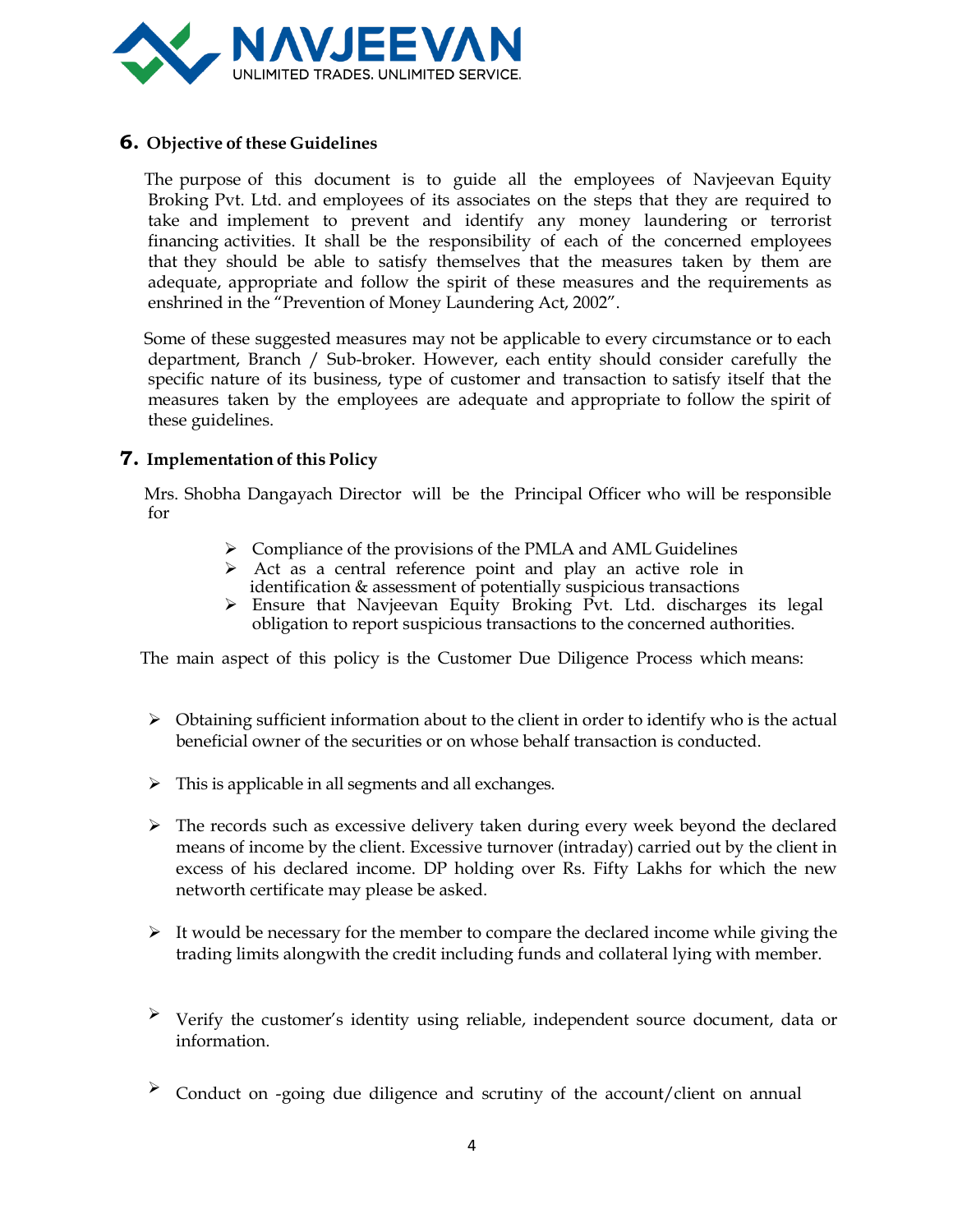

basis to ensure that the transaction conducted are consistent with the client's background/financial status, its activities and risk profile.

The Customer Due Diligence Process includes three specific parameters :

- ➢ Policy for Acceptance of Clients
- ➢ Client Identification Procedure
- ➢ Suspicious Transactions identification & reporting

#### **8. Customer Acceptance Policy**

#### 8.1.

- ➢ **Each client should be met in person:** Accept client whom we are able to meet personally. Either the client should visit the office/branch or concerned official may visit the client at his residence / office address to get the necessary documents filled in and signed. Preferably accept clients who live within the jurisdiction of the branch. As far as possible, ensure that the new client is introduced by an existing client.
- ➢ **Accepts clients on whom we are able to apply appropriate KYC Procedures:** *Obtain* completes information from the client. It should be ensured that the initial forms taken by the clients are filled in completely. All photocopies submitted by the client are checked against original Documents without any exception. Ensure that the 'Know Your Client' guidelines are followed without any exception. All supporting documents as specified by Securities and Exchange Board of India (SEBI) and Exchanges are obtained and verified.
- ➢ **Do not accept clients with identity matching persons known to have criminal background:** Check whether the client's identify matches with any person having known criminal background or is not banned in any other manner, whether in terms of criminal or civil proceedings by any enforcement/regulatory agency worldwide.
- ➢ **Be careful while accepting Clients of Special category**: We should be careful while accepting clients of special category like NRIs, HNIs, Trust, Charities, NGOs, Politically Exposed Persons (PEP), persons of foreign origin, companies having closed share holding/ownership, companies dealing in foreign currency, shell companies, overseas entities, clients in high risk countries, non face to face clients, clients with dubious background. Current/Former Head of State, Current/Former senior high profile politician, Companies offering foreign exchange, etc.) or clients from high- risk countries (like Libya, Pakistan, Afghanistan, etc.) or clients belonging to countries where corruption/fraud level is high (like Nigeria, Burma etc). Scrutinize minutely the records  $\dot{\!}$  documents pertaining to clients belonging to aforesaid category
- ➢ **Guidelines on Identification of Beneficial Ownership:** For non- individual customers as part of the due diligence measures sufficient information must be obtained in order to identify persons who beneficially own or control securities account. Whenever it is apparent that the securities acquired or maintained through an account are beneficially owned by a party other than the client, that party should be identified and verified using client identification and verification procedures as early as possible. The beneficial owner is the natural person or persons who ultimately own, control, or influence a client and/or persons on whose behalf a transaction(s) is/are being conducted. It includes persons who exercise ultimate effective control over a legal person or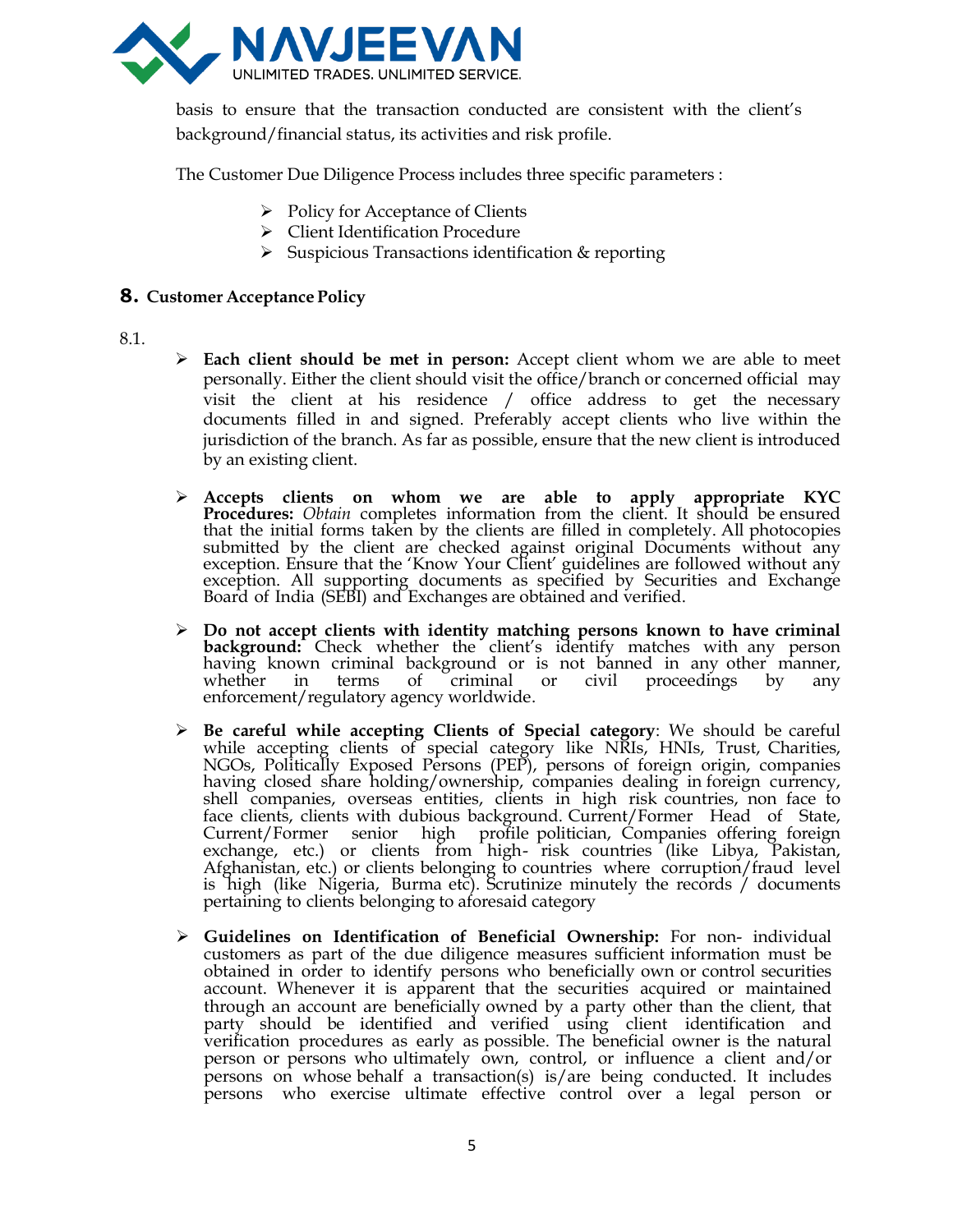

arrangement.

- ➢ **Do not accept client registration forms which are suspected to be fictitious:** Ensure that no account is being opened in a fictitious / benami name or on an anonymous basis.
- ➢ **Do not compromise on submission of mandatory information/ documents:** Client's account should be opened only on receipt of mandatory information along with authentic supporting documents as per the regulatory guidelines. Do not open the accounts where the client refuses to provide information/documents and we should have sufficient reason to reject the client towards this reluctance.

Customer Identification Procedure (FOR NEW CLIENTS)

**Objective:** To have a mechanism in place to establish identity of the client along with firm proof of address to prevent opening of any account which is fictitious / benami / anonymous in nature.

Documents which can be relied upon:

- ➢ *PAN CARD*: PAN card is mandatory and is most reliable document as only one card is issued to an individual and we can independently check its genuineness through IT website.
- ➢ *IDENTITY Proof*: PAN Card itself can serve as proof of identity. However, in case PAN card carries an old photograph of the holder, which does not match current facial features of the client, we should take other identity proof in form of Voter's Identity card, Passport, Ration Card or any Government/PSU/Bank issued photo identity card.
- ➢ *ADDRESS Proof*: For valid address proof we can rely on Voter's Identity Card, Passport, Bank Statement, Aadhaar Letter, Ration card and latest Electricity/ telephone bill in the name of the client.

Documents to be obtained as part of customer identification procedure for new clients:

- *a. In case of individuals, one copy of the following documents have to be obtained :*
- $\triangleright$  As PAN is mandatory, verify its genuineness with IT website and cross verify the PAN card copy with the original. We put "verified with original" stamp as proof of verification.
- ➢ Other proofs for identity are Voter's Identity card, Passport, Ration Card or any Government/PSU/Bank issued photo identity card or any other document prescribed by the regulatory authorities.
- ➢ Address proof in the form of Voter's Identity Card, Passport, Bank Statement, Ration card and latest Electricity/telephone bill in the name of the client or any other document prescribed by the regulatory authorities.
- *b. In case of corporates, one certified copy of the following documents must be obtained:*
	- ➢ Copy of the Registration/Incorporation Certificate
	- ➢ Copy of the Memorandum & Articles of the Association
	- ➢ Copy of the PAN card and the Director Index No. (DIN)
	- ➢ Copy of the latest audited Annual Statements of the corporate client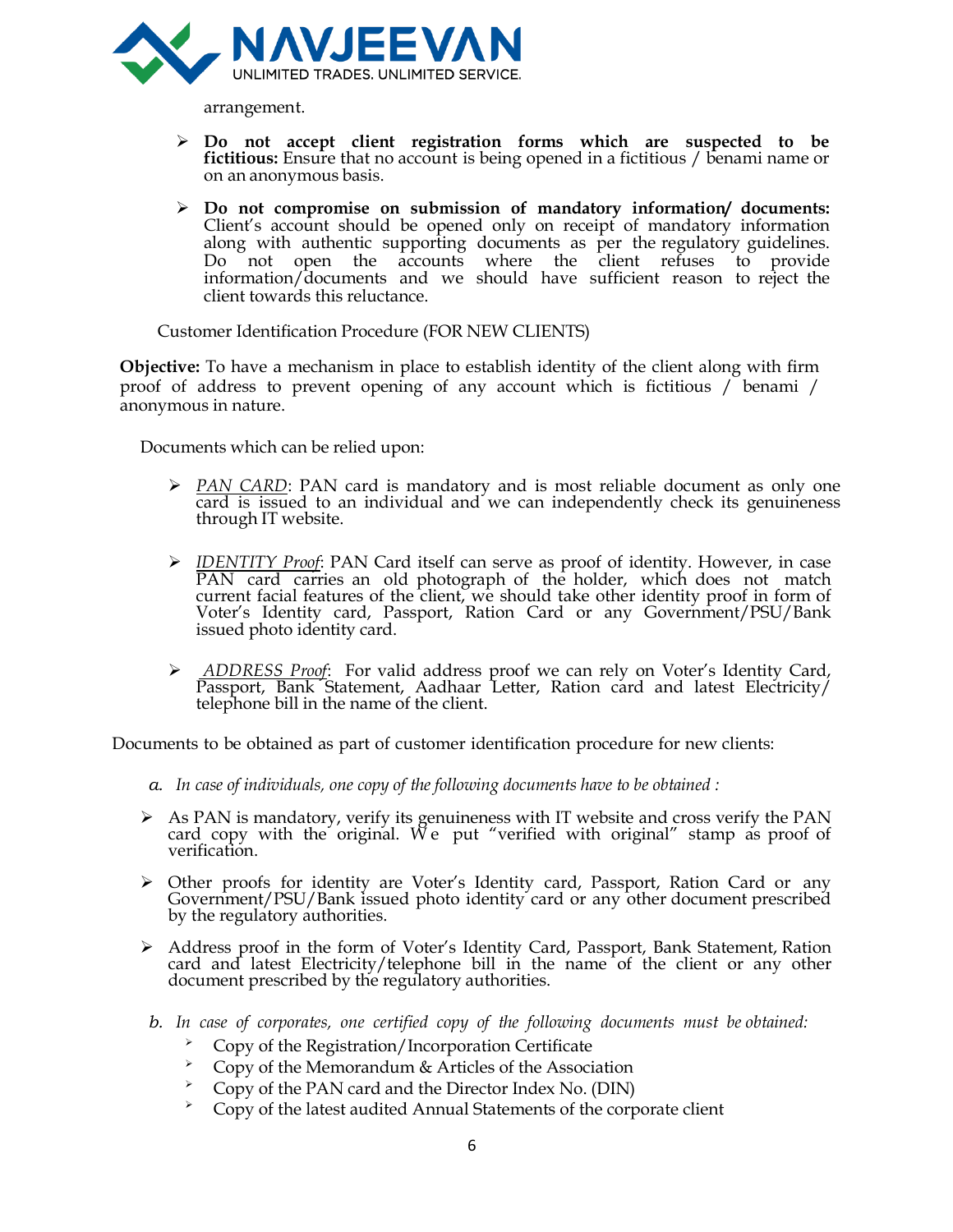

- Latest Net worth Certificate
- Latest Income Tax return filed.
- Board Resolution for appointment of the Authorized Person who will operate the account.
- ➢ Proof of address and identity of Authorized Person
- *c. In case of partnership firm one certified copy of the following must be obtained:*
- ➢ Registration certificate
- ➢ Partnership Deed
- ➢ PAN card of partners
- ➢ Authorization letter for the person authorized to open and operate the account
- ➢ Proof of identity and address of the authorized person.
- $\triangleright$  Annual statement/returns of the partnership firm

*d. In case of a Trust, one certified copy of the following must be obtained:*

- ➢ Registration certificate
- ➢ Trust Deed
- ➢ PAN card
- ➢ Authorization letter for the entity authorized to act on their behalf
- ➢ Officially valid documents like PAN card, voters ID, passport, etc of person(s) authorized to transact on behalf of the Trust.

*e. In case of unincorporated association or a body of individuals, one certified copy of the following must be obtained:*

- Resolution of the managing body of such association or body of individuals<br>  $\sum_{P \cap \Delta} P_{\cap \Delta}$  in favour of person authorized to transact
- $\geq$  PoA in favour of person authorized to transact<br>  $\geq$  Officially valid documents like PAN car
- ➢ Officially valid documents like PAN card, voters ID, passport, etc of the person(s) authorized to transact
- ➢ Any document required by Navjeevan Equity Broking Pvt. Ltd. to establish the legal existence of such an association or body of individuals.

*f. In case of an NRI account - Repatriable/non-repatriable, the following documents are required:*

- $\sum_{n=1}^{\infty}$  Copy of the PIS permission issued by the bank
- $\sum_{i=1}^{\infty}$  Copy of the passport
- $\rightarrow$  Copy of PAN card
- Proof of overseas address and Indian address<br>  $\sum_{n=1}^{\infty}$  Copy of the bank statement
- $\sum_{n=1}^{\infty}$  Copy of the bank statement
- ➢ Copy of the demat statement
- $\blacktriangleright$ If the account is handled through a mandate holder, copy of the valid PoA/mandate
- ➢ Due diligence of the client shall not be outsource as per policy of company and complete due diligence will be carried out in house and record thereof will be kept.

#### **General**

- **Guidelines**<br>**Always c** Always check original documents before accepting the copies<br>  $\sum_{n=1}^{\infty}$  Obtain the latest photograph of account holder/authorized po
- $\geq$  Obtain the latest photograph of account holder/ authorized person(s)<br>  $\geq$  Check for latest IT return of the client/ Net worth Certificate for
- Check for latest IT return of the client/ Net worth Certificate for ascertaining the financial status of the client to know the client suitability of the product being sold to the client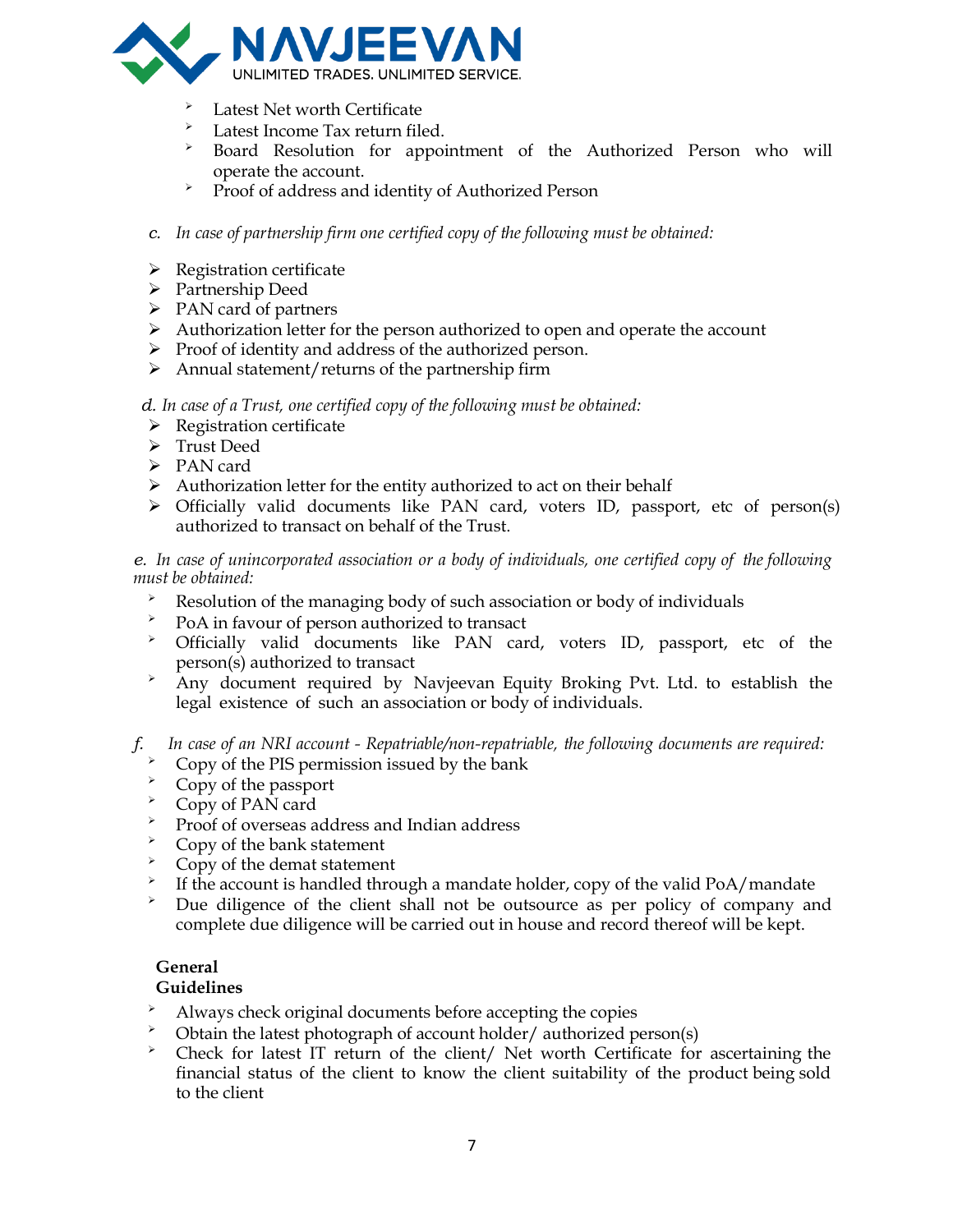

- ➢ Review the above details on-going basis to ensure that the transactions being conducted are consistent with our knowledge of customers, its business and risk profile, taking into account, where necessary, the customer's source of funds.
- <sup>></sup> Scrutinize the forms submitted by the client thoroughly and cross check the details with various documents obtained like source of income. If required, ask for any additional details like salary slips, etc. to satisfy yourself whenever there is a doubt.
- ➢ For scrutiny / background check of the clients, websites such as [www.watchoutinvestors.com](http://www.watchoutinvestors.com/) should be referred. Also, Prosecution Database / List of Vanishing Companies available on can be checked.
- Keep watch on the welcome kits returned with reason undelivered. Business Head should be alerted, client be contacted immediately on telephone and the trading, if suspected, should be suspended
- ➢ Employee of Navjeevan Equity Broking Pvt. Ltd. Group should not preferably sign as witness on the CRF
- ➢ If Employee of Navjeevan Equity Broking Pvt. Ltd. Group introduces the client, exact relation of the client with such employee should be documented.

#### **For all Existing clients**

On an on-going basis, the branches should ensure that the details given in the KYC, by the client, matches with the current details of the client. If required, we can seek additional documents/information from the client to verify the financial/general status of the client.

In cases where:

- ➢ There is any material negative change in the financial details of the client from what is given in the KYC.
- $\geq$ If the client is not contactable/traceable or contracts notes/ communications sent are received back undelivered.
- ➢ In case the client is prohibited by any regulatory authority.
- ➢ The client refuses to provide additional information/document asked for.
- $\overrightarrow{P}$  There is a material change in the mandate holder profile/details

Branches should immediately bring the same to the notice of the Business Head. The Business Head will, in turn, discuss the same with the Principal Officer to decide on the necessary course of action, including reporting to FIU, New Delhi.

#### **9. Risk Profiling of the Client**

We should accept the clients based on the risk they are likely to pose. The aim is to identify clients who are likely to pose a higher than average risk of money laundering or terrorist financing. For this purpose, we need to classify the clients as Low risk, medium risk and high risk clients. By classifying the clients, we will be in a better position to apply appropriate customer due diligence process. That is, for high risk client we have to apply higher degree of due diligence. The factors of risk perception depend on client's location, nature of business activity, turnover, nature of transaction, manner of payment etc.

In order to achieve this objective, all clients of the branch should be classified in the following category :

• Category A – Low Risk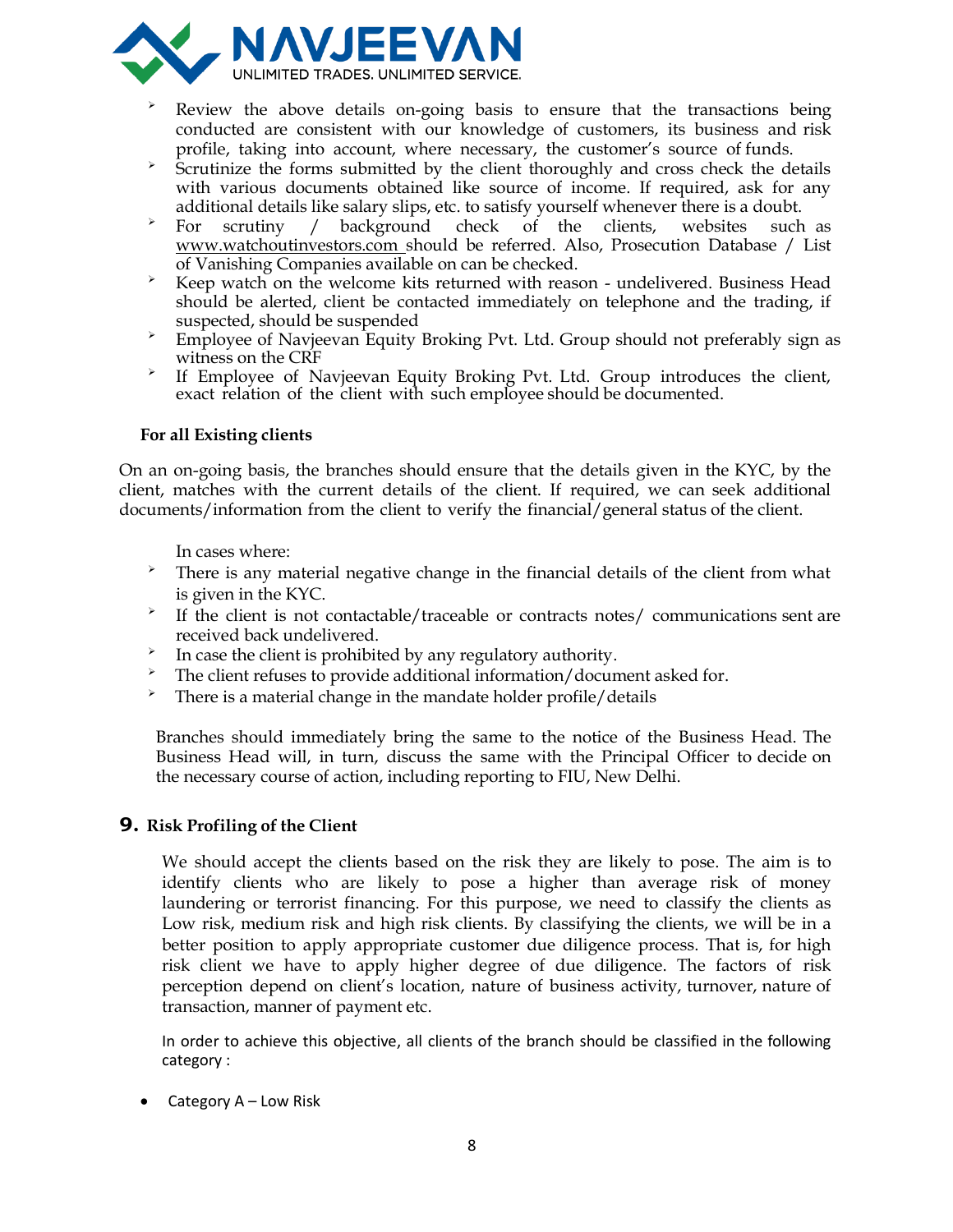

- Category B Medium Risk
- Category C High risk
- Category D Very High Risk

#### **Factors of risk perception of the client:-**

| <b>Particulars</b>                                        | <b>Factor of Bifurcation</b>  | <b>Risk Category</b>  |
|-----------------------------------------------------------|-------------------------------|-----------------------|
| <b>Client of Special Categories as defined under Para</b> | <b>Special Categories</b>     | <b>Very High Risk</b> |
| A (a) of these Guidelines                                 |                               |                       |
| Payment through Banker's Cheque / Demand                  | <b>Manner of Making</b>       | <b>High Risk</b>      |
| Draft / Cash / Chq of other bank (own) not                | Payment                       |                       |
| mapped                                                    |                               |                       |
| HNI Clients (average daily turnover > Rs 10 Cr or         | <b>Nature of Business</b>     | <b>High Risk</b>      |
| net settlement obligation > Rs 50 Lakhs)                  | <b>Activity, Turnover etc</b> |                       |
| <b>Client Introduced by other Existing Clients</b>        | <b>Client's Location</b>      | <b>Medium Risk</b>    |
| <b>Direct Clients of Jaipur Region</b>                    | <b>Client's Location</b>      | <b>Low Risk</b>       |
| Payment through A/c payee cheque from the                 | <b>Manner of Making</b>       | <b>Low Risk</b>       |
| Bank A/c other than one already mapped with us            | Payment                       |                       |
| Professional persons like Doctors, Lawyers,               | <b>Nature of Business</b>     | <b>Low Risk</b>       |
| CA/CS/ICWAI/Engineers Etc                                 | <b>Activity, Turnover etc</b> |                       |
| Retail clients (average daily turnover < Rs 25            | <b>Nature of Business</b>     | <b>Low Risk</b>       |
| Lakhs or net settlement obligation < Rs 5 Lakhs)          | <b>Activity, Turnover etc</b> |                       |
| <b>Face to Face persons of Jaipur Region</b>              | <b>Client's Location</b>      | <b>Low Risk</b>       |
| Face to Face clients of other than Jaipur Region /        | <b>Client's Location</b>      | <b>Low Risk</b>       |
| <b>Govt. /Defence Sector Employees</b>                    |                               |                       |
| Client Introduced by existing known working               | <b>Client's Location</b>      | <b>Low Risk</b>       |
| <b>Clients</b>                                            |                               |                       |
| Regular payment through A/c payee cheque from             | <b>Manner of Making</b>       | <b>Low Risk</b>       |
| the Bank A/c already mapped with us                       | Payment                       |                       |
| Retail clients (average daily turnover < Rs 10            | <b>Nature of Business</b>     | <b>Low Risk</b>       |
| Lakhs or net settlement obligation < Rs 2 Lakhs)          | <b>Activity, Turnover etc</b> |                       |

Apart from this we need to exercise extra caution while monitoring the transactions of NRI/NRE/PIO and foreign clients, especially when the payment is being made in foreign currency.

Any change in the risk profile of the client/mandate holder, has to be ascertained by the concerned branch officials, and reported to the Business Head immediately.

It is generally recognized that certain clients may be of a higher or lower risk category depending on the circumstances such as the client's background, type of business relationship or transaction etc. As such, the registered intermediaries shall apply each of the client due diligence measures on a risk sensitive basis. The basic principle enshrined in this approach is that the registered intermediaries shall adopt an enhanced client due diligence process for higher risk categories of clients. Conversely, a simplified client due diligence process may be adopted for lower risk categories of clients. In line with the risk-based approach, the type and amount of identification information and documents that registered intermediaries shall obtain necessarily depend on the risk category of a particular client.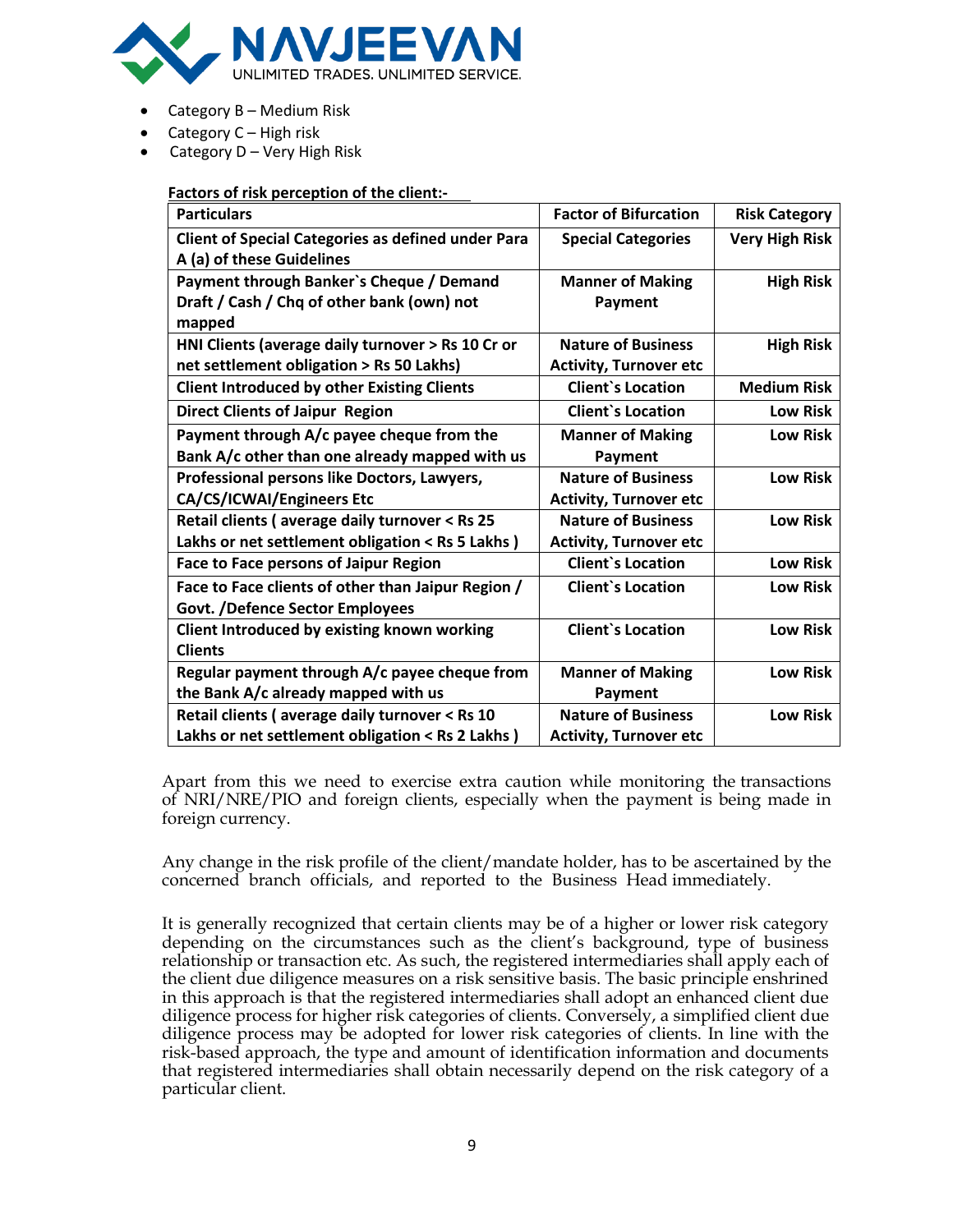

#### **Mandate Holder Policy**

The primary objective of this policy is to ensure that we are aware as to who is the ultimate beneficiary of the transaction and that the transactions executed, through the mandate holder are bonafide.

It is possible that some of the individual clients might appoint a mandate holder. Normally the trading account is opened in the name of various family members and one the family member will hold the mandate. Also, in case of some NRI clients who are based abroad, there may be on a PoA/Mandate in favour of a person residing in India

Whenever any account is operated by a mandate holder, find out the relationship of the mandate holder with the client, followed by establishing the identity of the mandate holders by obtaining proof of identity and address.

Do not accept any payment from the account of mandate holder in favour of the client. All the payments have to be received from the client's bank account only for which the PoA holder may or may not have the mandate to operate the bank account. Similarly pay-out cheques should be issued only in the name of the client and not in the name of the mandate holder.

In case there is suspicion on the relationship between the mandate holder and the actual client or in case behavior of the mandate holder is suspicious, do take necessary advice from the Business Head.

#### **10. Roles**

#### **10.1 Relationship Manager/Dealer/Branch Manager/Branch Coordinator/ Business Head**

- ➢ The RM/ Dealer/ BM/ Coordinator should meet the client in person at least once before opening the account at the address given by the client. In the process he may reasonably verify the living standards, source of income, financial status, etc. of the client and ensure that the details mentioned in the CRF (Client Registration Form) matches with the actual status.
- If the client is a 'walk-in client', then the concerned branch official should make independent verification about the background, identity and financial worthiness of the client.
- ➢ All mandatory proofs of identity, address and financial status of the client must be collected as prescribed by the regulatory authorities, from time to time. The proofs so collected should be verified with the originals. If the prospective client is refusing to
- provide any information do not forward his/ her account opening form to HO. ➢ IN PERSON VERIFICATION can do by SUB BROKER for SUB BROKER Clients.
- $\triangleright$  The Business Head has to be completely satisfied about the background, genuineness and financial status of the client before recommending for opening the account. If required, the Business Head may seek additional information/documents from the client.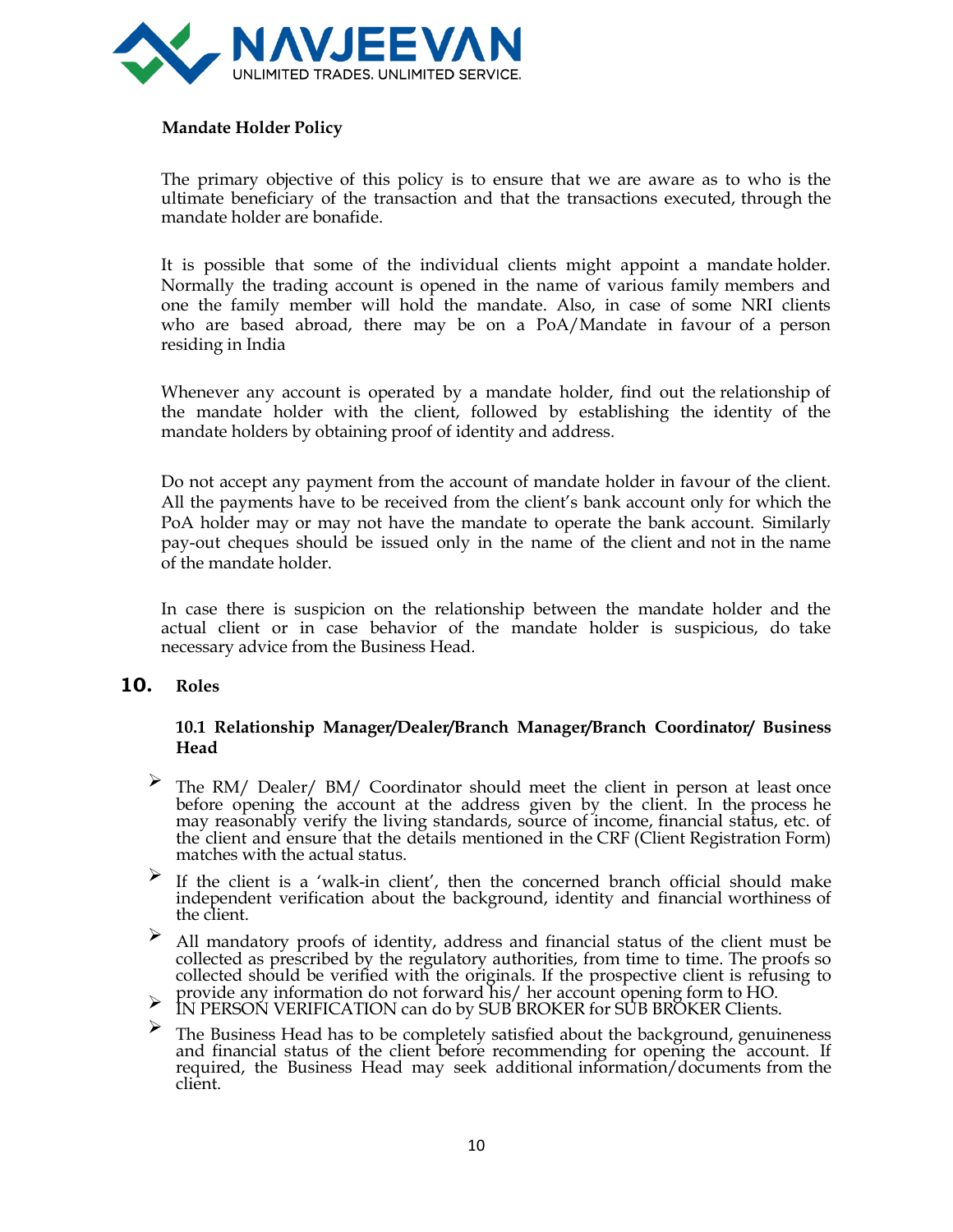

- $\triangleright$  If the account is to be handled by a PoA /mandate holder, then find out what is the relationship between the client and the PoA/Mandate holder, establish the identity and background of the client and the PoA/Mandate holder (by obtaining the required documents) and ensure that the PoA/Mandate Holder has the proper authorization.
- ➢ In case of <sup>a</sup> corporate account, the branch officials should ensure that the authorized person has got the required mandate by way of Board Resolution. Also, the identity and background of the authorized person has to be established by obtaining the required documents.
- ➢ Foreign clients can deal in Indian market only to sell the shares allotted through ESOP or buy/sell as a 'foreign direct investment'. We cannot deal for foreign clients under any other circumstances.
- ➢ Please consult the Zonal/ Country Business Head before dealing with any NRE, NRO, PIO or foreign clients.

#### **10.2 Risk Management Team**

Risk Management Team (RMT) gives exposure to clients based on margin available in the system and clean exposure to selected clients based on recommendations of the Business Managers. It is also the duty of RMT to validate such exposures with the financial details provided by the client in KYC forms. Where there is a trading activity of the client, which is not commensurate with the financial details declared by the client, it should be analyzed and referred to the Principal Officer with reasons of suspicion.

The risk management team shall carry out risk assessment to identify and access the risk shall ensure that the effective steps are taken to mitigate such risk.

It will also look at geographical location of office client, nature and volume of transaction and mode of payment the client and will keep into account the sanctions of United Nations Security Council. Resolution such assessment shall be in writing and documented and made available to competent authority and exchanges

#### **Monitoring Of Transactions**

- ➢ Scrutinize unusually large transactions like, clients having traded in scrip/shares of <sup>a</sup> company for a quantity of 20,000 or more in a single day and volume in that scrip of
- that client is 25% or more of the total volume in that scrip of the Exchange.<br>  $\triangleright$  Check trade log for indication of negotiated trades (if any)
- Check trade log for indication of negotiated trades (if any)<br>
Check for any relation of the client with the company / directors / promoters.<br>
Constitution hally deal the particular script of the clients in that particular
- 
- ➢ Scrutinize bulk deal transactions by sample check. <sup>A</sup> 'bulk' deal constitutes transaction in a scrip (on each Exchange) where total quantity of shares bought/sold is more than 0.5% of the number of equity shares of the company listed on the Exchange
- ➢ Select randomly few clients and pick their few transactions and scrutinize to check whether they are of suspicious nature or not.
- ➢ If substantial increase in turnover in <sup>a</sup> dormant account is found, should be brought into the notice of the senior management. Review balances and trading in the dormant accounts. Be vigilant on the movement of credit balances of the dormant account.
- ➢ Analysis is carried out by RMT to identify clients with huge and regular losses and are still placing trades/orders. Identify the Sources of funds in such cases.
- Analysis be also carried out in respect of disproportionate profit/ loss booked by a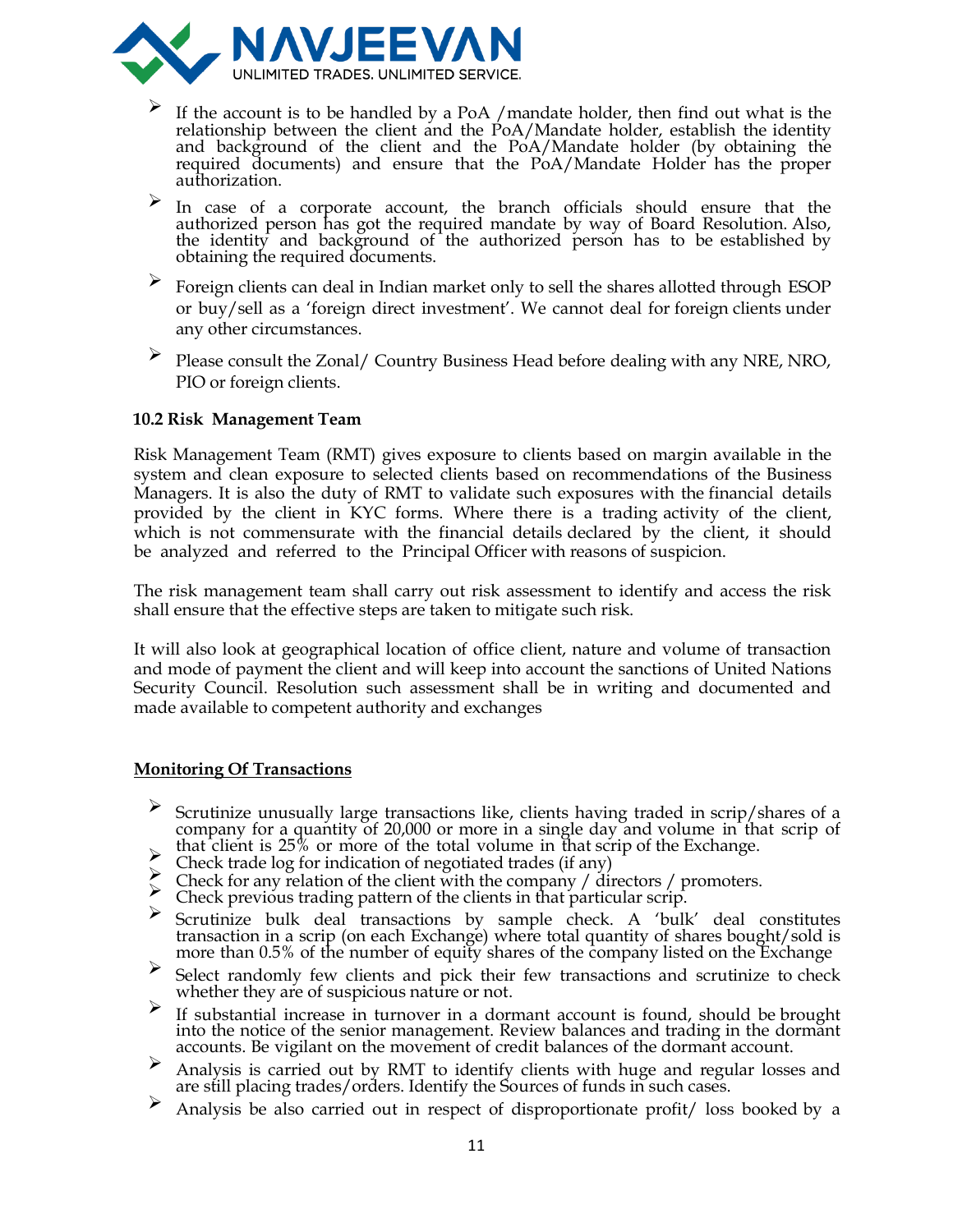

client trading in "F&O" segment vis-à-vis the value of the contract in illiquid scrips/ derivatives

➢ Suspicious transactions to include 'transactions integrally connected' as well as 'transactions remotely connected or related'

#### **Parameters for analyzing the transactions:**

 $\triangleright$  Analysis of top clients in terms of turnover

On a periodic basis identify top 200 clients on descending order of turnover and ascertain whether the same matches with the financial status of the client. Moreover, analyze whether there is commensurate fund movement, whether the payments are being made, in cheque and from the bank account(s) of the clients registered with Navjeevan Equity Broking Pvt. Ltd. etc. To the extent possible, obtain the latest Income Tax return of the client to ascertain the financial capacity of the client.

➢ Analysis of top client in terms of increase in turnover

On a periodic basis identify the top 100 clients, on descending order of increase in turnover over a threshold amount of Rupees One Crore. Then analyze whether the same matches with the financial status of the client, whether there are commensurate funds movement, whether the payments are being made through cheque from the bank account(s) of the client, etc. To the extent possible, we need to obtain the latest Income Tax return of the client to ascertain the level of income of the client.

 $\triangleright$  Matched trades (where the buy and sell clients are with the same broker)

On a daily basis identify the matched trades (where the buy and sell orders are from same/different branches of Navjeevan Equity Broking Pvt. Ltd. in B1, B2 & group and penny stocks). Further analyze whether the client are indulging in any sort of manipulation like shifting of profits from one account to another, creating artificial volumes, circular trading, indulging in price manipulation, shifting the beneficial ownership of shares, etc.

 $\triangleright$  Analysis of trades in stocks less than Rs.10/- and beyond a specific quantity

On a daily basis analyze the trades done in penny stocks (stocks less than Rs.10/-). This will help us in identifying whether the client is indulging in any sort of manipulation like creation of artificial volume, artificial price movement, circular trading, etc.

 $\triangleright$  Client concentration in particular scrip or select scrips

On a periodic basis, ascertain whether any client is concentrating on any particular scrip, especially illiquid and penny stocks. This will help in identifying whether the client is indulging in any sort of manipulation like creation of artificial volume, artificial price movement, circular trading, etc. or is having insider information.

 $\triangleright$  Analysis of trades in illiquid counter (illiquidity can be with reference to the average volume in the scrip over the last 3 months below a particular level)

A daily analysis of the client's volume with respect to the total traded volume at the exchange has to be done. (TTQ analysis). This will help in identifying whether the client is indulging in any sort of manipulation like creation of artificial volume, artificial price movement, circular trading, etc.

 $\triangleright$  Trades shifted from one client to another within the same broker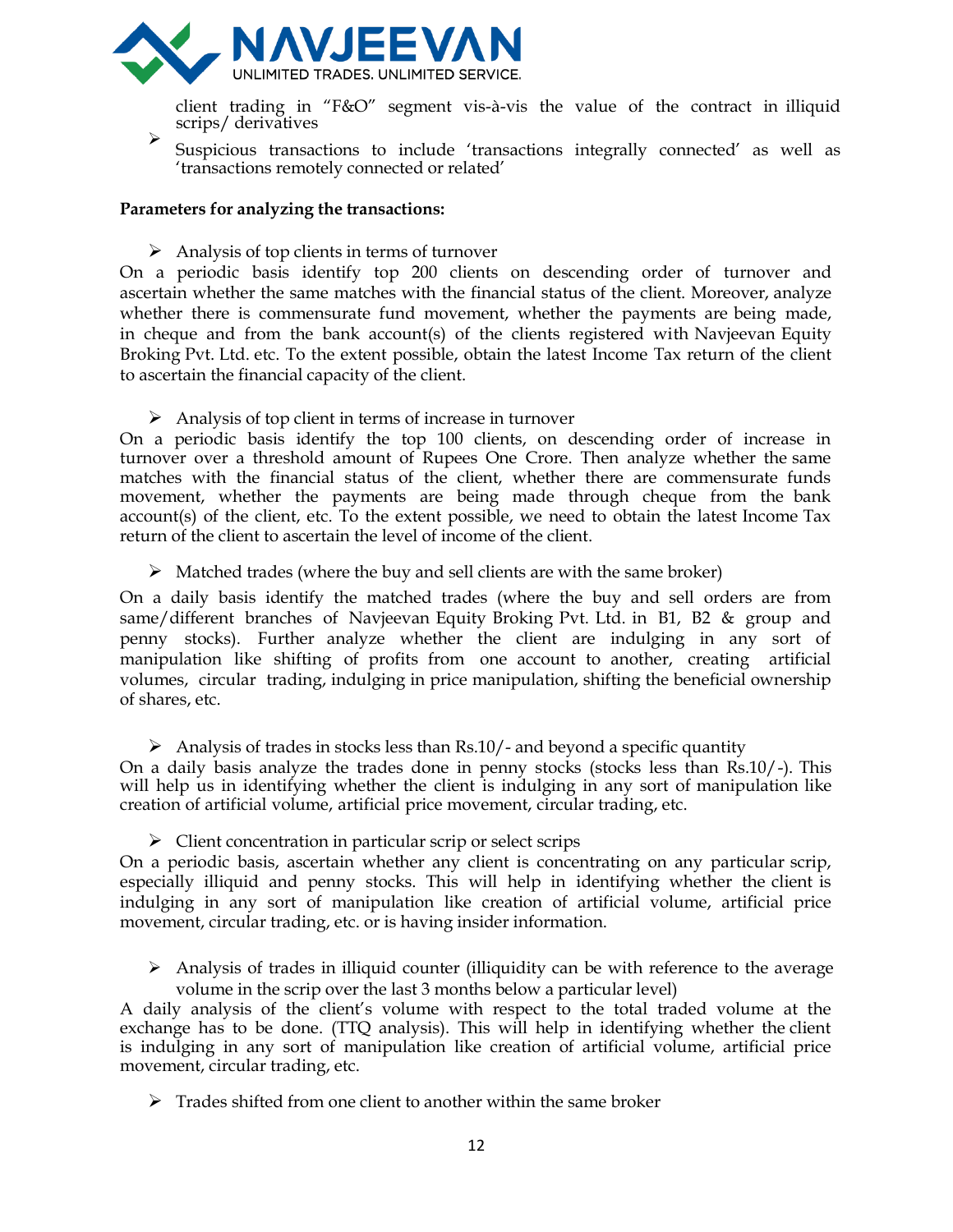

On a daily basis, analyze the details of trade shifted from one client to another, either during the market hours or after the market hours. This will help us in identifying whether the client is trying to hide his identity, indulging in profit/loss transfer, availing exposure while in debit balance, etc.

 $\triangleright$  Analysis of NRI/Foreign clients/institutional trades especially w.r.t. payment patterns

Undertake a periodic analysis of the trades executed by NRI/Foreign clients/institutional clients. It should be supplemented by analysis of the payment patterns, trading patterns, etc.

With respect to the institutions, analyze all the cancelled trades and DVP trades to see whether the institutional code is being misused. In such cases, also ascertain who the ultimate beneficiary of the trades.

 $\triangleright$  Analysis of client payments in DD, Pay order, cash etc.

Undertake a periodic analysis of all the payments received from client by way of DD/Pay order. This will help in ascertaining whether any client's DD/ Pay Orders have been purchased against "Cash" or might whether any client is making third party payments. The third party payments can relate to employees also.

 $\triangleright$  Pro trade analysis

Currently, Navjeevan Equity Broking Pvt. Ltd. do undertake in pro-trade. A monthly audit of the trades reflected in the pro account has to be done to ascertain the nature of such trade.

➢ Employees/Sub broker account trades

Need to analyze the trades undertaken in the employees or sub broker's own trading account. It is possible that the employees/sub brokers might be accepting cash from the clients and execute the trades in their account. Similarly, it is possible that the profit on trades of the clients being shifted to the employees/sub broker's accounts.

 $\triangleright$  Frequent change in client details like bank account, demat account, address, etc

A monthly analysis of changes in the client details has to be undertaken to identify the clients who are making frequent changes whether the client trying to hide or confuse his identity.

#### **10.3 Role of Channel Partner Team**

Monitoring Of Proprietary Transactions of Channel Partner:

- ➢ For scrutiny / back ground check of the Franchisee, websites such as [www.watchoutinvestors.com](http://www.watchoutinvestors.com/) should be referred. Also, Prosecution Database / List of Vanishing Companies available on www.mca.gov.in
- ➢ Check for high volume in proprietary account of channel partner / Sub-broker and his/her relations.
- ➢ Scrutinize Demat account of channel partner / Sub Broker ( if DP account is with Navjeevan Equity Broking Pvt. Ltd. DP )
- List all off market transfers and if in doubt seek explanation from concerned Channel partner separately
- ➢ Check for third party funds (cheques received from bank accounts other than mapped bank accounts and demand drafts / pay orders)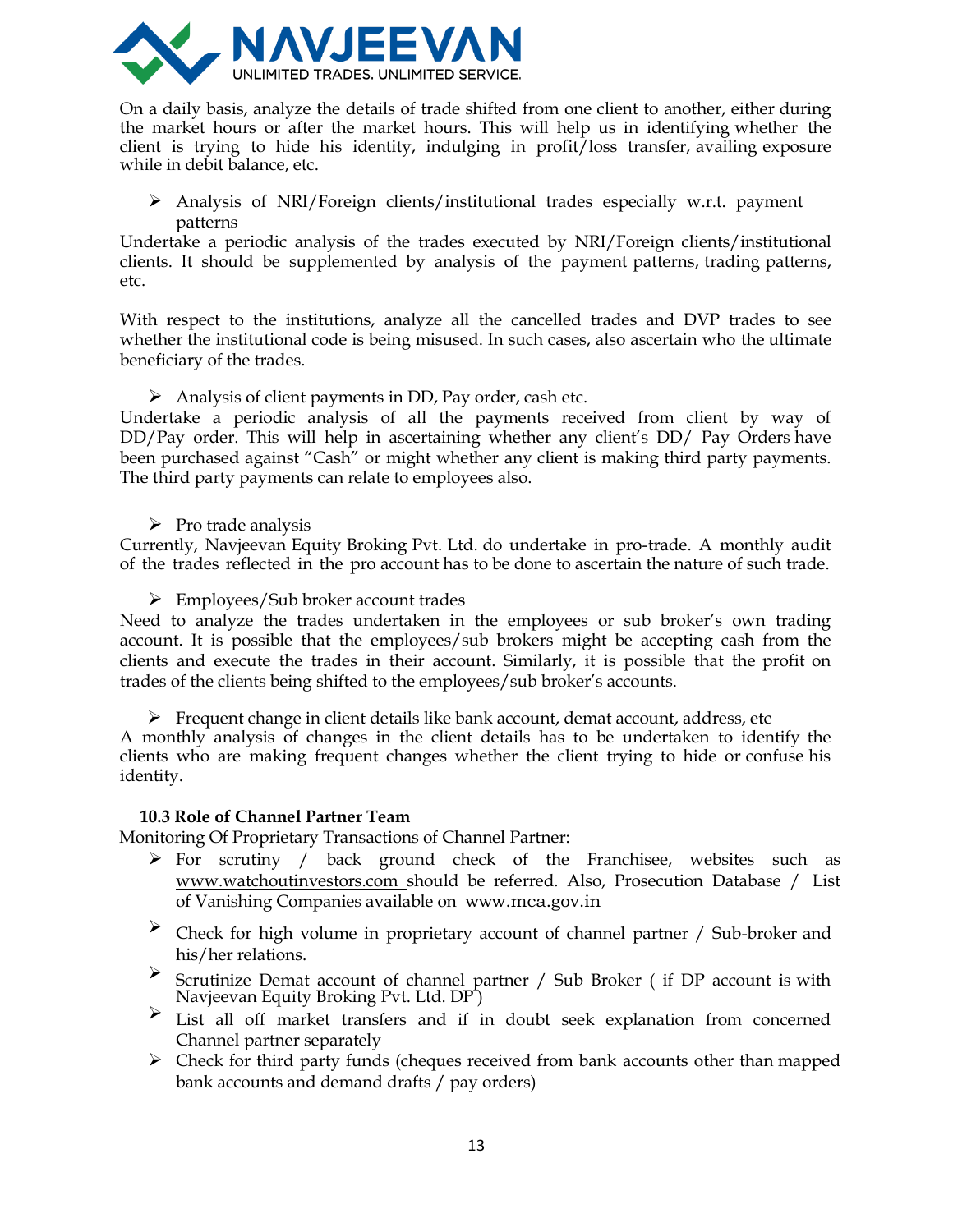

#### **10.4 Role of Human Resource Department**

- ➢ The Human Resource Department and other Department Heads involved in hiring new employees should have adequate screening procedure in place to ensure high standards in hiring new employees.
- $\triangleright$  Bona fides of employees are checked to ensure that the employees do not have any link with terrorist or other anti-social organizations.
- ➢ Not only Know Your Customer (KYC) policy but also "Know Your Employee" procedures should be in place.

#### **10.5 Role of Regional Business Heads/Zonal Business Head /Branch Co- ordinator**

 $\triangleright$  Being in the field, they have market intelligence about potential mischief makers which should be brought to the notice of CRD, Legal and RMT.

#### **10.6 Role of Legal Cell**

KYC forms and other documents drafted should invariably have undertaking from the client that he is not indulging in or has not been associated with any money-laundering activity or terrorist activity and that he has not been convicted of any fraud/offence/ crime by any regulatory authority existing in the country.

All disclosure documents should have notice to the client informing about company's right to obtain and disclose any information about the client to the competent authority as may be required.

#### **10.7 Role of Training Division**

- ➢ Briefings to new employees at induction programs and rounds of small meetings and presentations at branch locations.
- ➢ Adequate training should be given to all the concerned employees to (a) ensure that the contents of the guidelines are understood and (b) develop awareness and vigilance to guard against money laundering and terrorist financing.
- $\triangleright$  Adequate training should be given to all the concerned clients including investors to (a) ensure that the contents of the guidelines are understood and (b) develop awareness and vigilance to guard against money laundering and terrorist financing.

As of now, Navjeevan Equity Broking Pvt. Ltd. AML policy will be covered during the induction training given to given to all new recruits and also during the on-going compliance sessions at the regions.

#### **10.8 Role of Internal Audit**

This Policy will be reviewed regularly by the Internal Audit Head for its effectiveness since the person reviewing the policy should be different from the person framing the policy.

#### **11. Cash Transactions**

All are requested not to accept cash from the clients whether against obligations or as margin for purchase of securities or otherwise. All payments shall be received from the clients strictly by account payee crossed cheques drawn in favour of Navjeevan Equity Broking Pvt.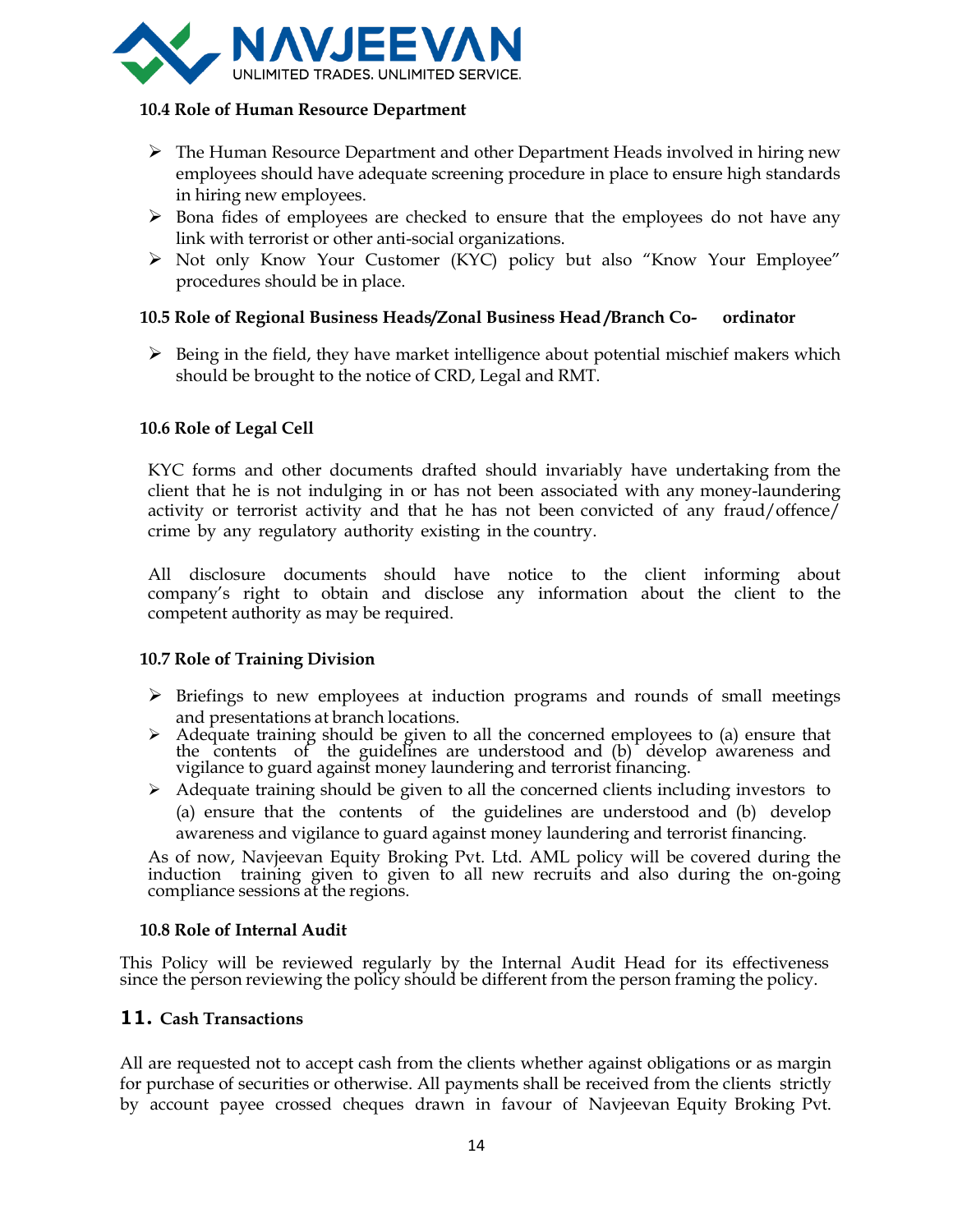

Ltd. The same is also required as per SEBI circular no. SMD/ED/IR/3/23321 dated November 18, 1993 and SEBI/MRD/SE/Cir- 33/2003/27/08 dated August 27, 2003.

In case account payee cheques have been received from a bank account other than that captured in records the same can be accepted after ascertaining that the client is the first holder of the account. Relevant copies of the supporting documents should be sent to HO and details of such accounts should be captured in records.

Only in exceptional cases, bank draft/pay-order may be accepted from the client provided identity of remitter/purchaser written on the draft/pay-order matches with that of client else obtain a certificate from the issuing bank to verify the same.

All cash transactions are required to be reported on monthly basis to SHOBHA DANGAYACH.

V., VP - SMD, by each branch/Sub-broker by 7<sup>th</sup> of the following month.

#### **12. SuspiciousTransactions**

All are requested to analyze and furnish details of suspicious transactions, whether or not made in cash. It should be ensured that there is no undue delay in analysis and arriving at a conclusion.

**12.1 What is a Suspicious Transaction**: Suspicious transaction means a transaction whether or not made in cash, which to a person acting in good faith -

- ➢ Gives rise to a reasonable ground of suspicion that it may involve the proceeds of crime; or
- $\rightarrow$  Appears to be made in circumstance of unusual or unjustified complexity; or
- ➢ Appears to have no economic rationale or bona fide purpose

*Reasons for Suspicious:*

- $\triangleright$  Identity of client
	- False identification documents
	- Identification documents which could not be verified within reasonable time Non-face to face client
	- Clients in high-risk jurisdiction
	- Doubt over the real beneficiary of the account
	- Accounts opened with names very close to other established business entities
	- Receipt back of well -come kit undelivered at the address given by the client
- ➢ Suspicious Background

Suspicious background or links with criminals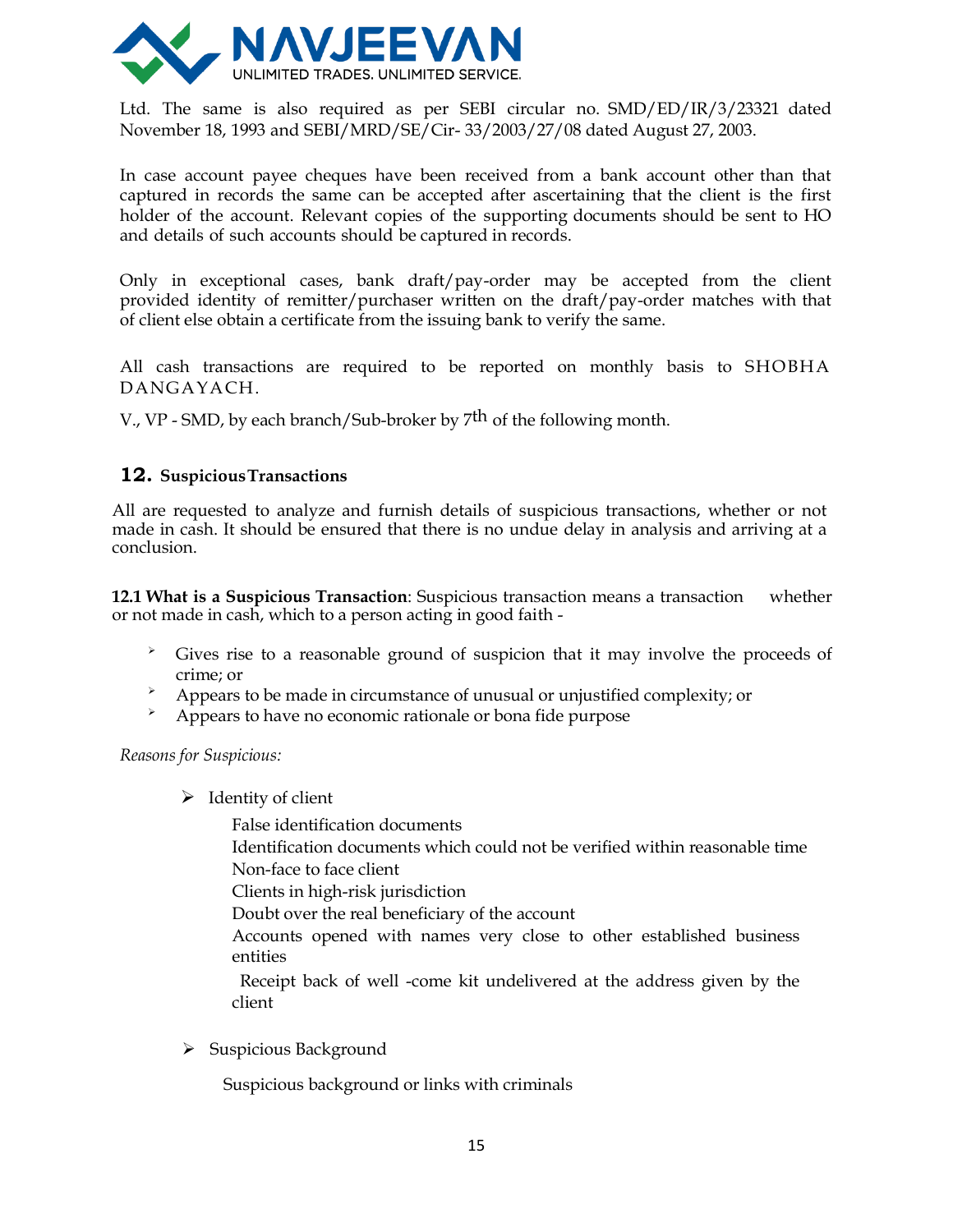

#### ➢ Multiple Accounts

Large number of accounts having a common parameters such as common partners / directors / promoters / address/ email address / telephone numbers introducer or authorized signatory

Unexplained transfers between such multiple accounts.

#### $\triangleright$  Activity In Accounts

Unusual activity compared to past transactions Use of different accounts by client alternatively Sudden activity in dormant accounts

 Activity inconsistent with what would be expected from declared business s Account used for circular trading

➢ Nature Of Transactions

Unusual or unjustified complexity.

No economic rationale or bonafide purpose.

Source of funds are doubtful

Appears to be case of insider trading

Purchases made on own account transferred to a third party through an off market transactions through DP account

 Transactions reflect likely market manipulations Suspicious off market transactions

#### ➢ Value Of Transactions

Value just under the reporting threshold amount in an apparent attempt to avoid reporting

Large sums being transferred from overseas for making payments

Inconsistent with the clients apparent financial standing Inconsistency in the payment pattern by client

Block deal which is not at market price or prices appear to be artificially inflated/deflated

#### **12.2 What to Report**

- ➢ The nature of the transactions
- ➢ The amount of the transaction and the currency in which it was denominated
- ➢ The date on which the transaction was conducted: and
- The parties to the transaction.
- > The reason of suspicion.

#### **12.3 When to Report**

In terms of the PMLA rules, brokers and sub-brokers are required to report information relating to cash and suspicious transactions to the Director, Financial Intelligence Unit-India (FIU-IND) 6<sup>th</sup> Floor, Hotel Samarat, Chanakyapuri, New Delhi - 110021 as per the schedule given below: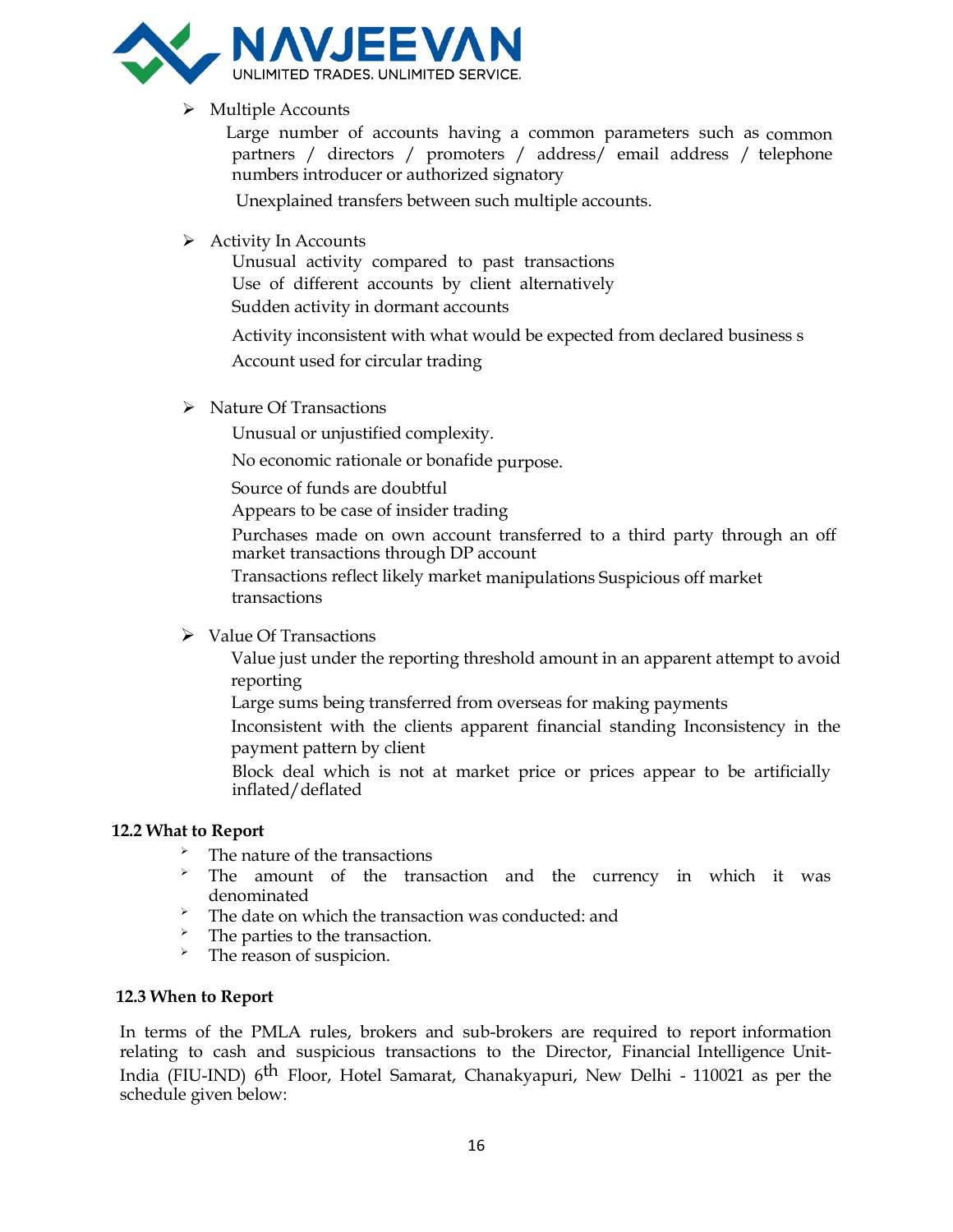

| Report     | Description                                                                                                                                                                                                                                                         | Due Date                                                                                       |
|------------|---------------------------------------------------------------------------------------------------------------------------------------------------------------------------------------------------------------------------------------------------------------------|------------------------------------------------------------------------------------------------|
| <b>CTR</b> | All cash transactions of the value of<br>more than Rs.10 Lakhs or its equivalent<br>in foreign currency                                                                                                                                                             | 15th day of the succeeding month                                                               |
|            | All series of cash transactions Integrally 15th day of the succeeding month<br>connected to each other which have been<br>valued below Rs.10 Lakhs or its equivalent<br>in foreign currency where such series of<br>transactions have taken place within a<br>month |                                                                                                |
| <b>CCR</b> | All cash transactions where forged or<br>counterfeit currency notes or bank<br>notes have been used as genuine or<br>where any forgery of a valuable<br>security or a document has taken<br>place facilitating the transactions*                                    | Not later than seven working days<br>from the date of occurrence of such<br>transaction*       |
| <b>STR</b> | All suspicious transactions whether or not<br>made in cash                                                                                                                                                                                                          | Not later than seven working days on<br>being satisfied that the transaction is<br>suspicious* |
| <b>NTR</b> | Non Profit Organization Transaction<br>Report                                                                                                                                                                                                                       | Not later than seven working days on<br>being satisfied that the transaction is<br>suspicious* |

\* Master Circular [DBOD.AML.BC.No.2/](http://www.rbi.org.in/scripts/BS_ViewMasCirculardetails.aspx?id=5783) 14.01.001 / 2010 – 11 dated July 01, 2010

\* [Notification](http://fiuindia.gov.in/downloads/PMLANotification122010.pdf) No. 14/2010

In view of the same, Zonal Heads are required to collect information from the Branches/Departments/Sub-brokers under their control/ jurisdiction and submit report on Cash transactions on monthly basis, to Mrs. Shobha Dangayach, by the 10<sup>th</sup> day of the following month and suspicious transactions to the Principle Officer within three working days of establishment of such transaction to enable the Principal Officer to report the same to the Director, Financial Intelligence Unit-India (FIU-IND) within the stipulated time.

Other Important Points

- ➢ Reasons for treating any transaction or a series of transactions as suspicious should be recorded. It should be ensured that there is no undue delay in arriving at such a conclusion.
- $\overrightarrow{v}$  Utmost confidentiality should be maintained in submitting the information.
- The reports may be transmitted by email/speed/registered post/fax at the Head Office addressed to the Principal Officer.
- ➢ No restriction may be put on operations in the accounts where a Suspicious Transaction Report has been made.
- ➢ It should be ensured that there is no tipping off to the client at any level.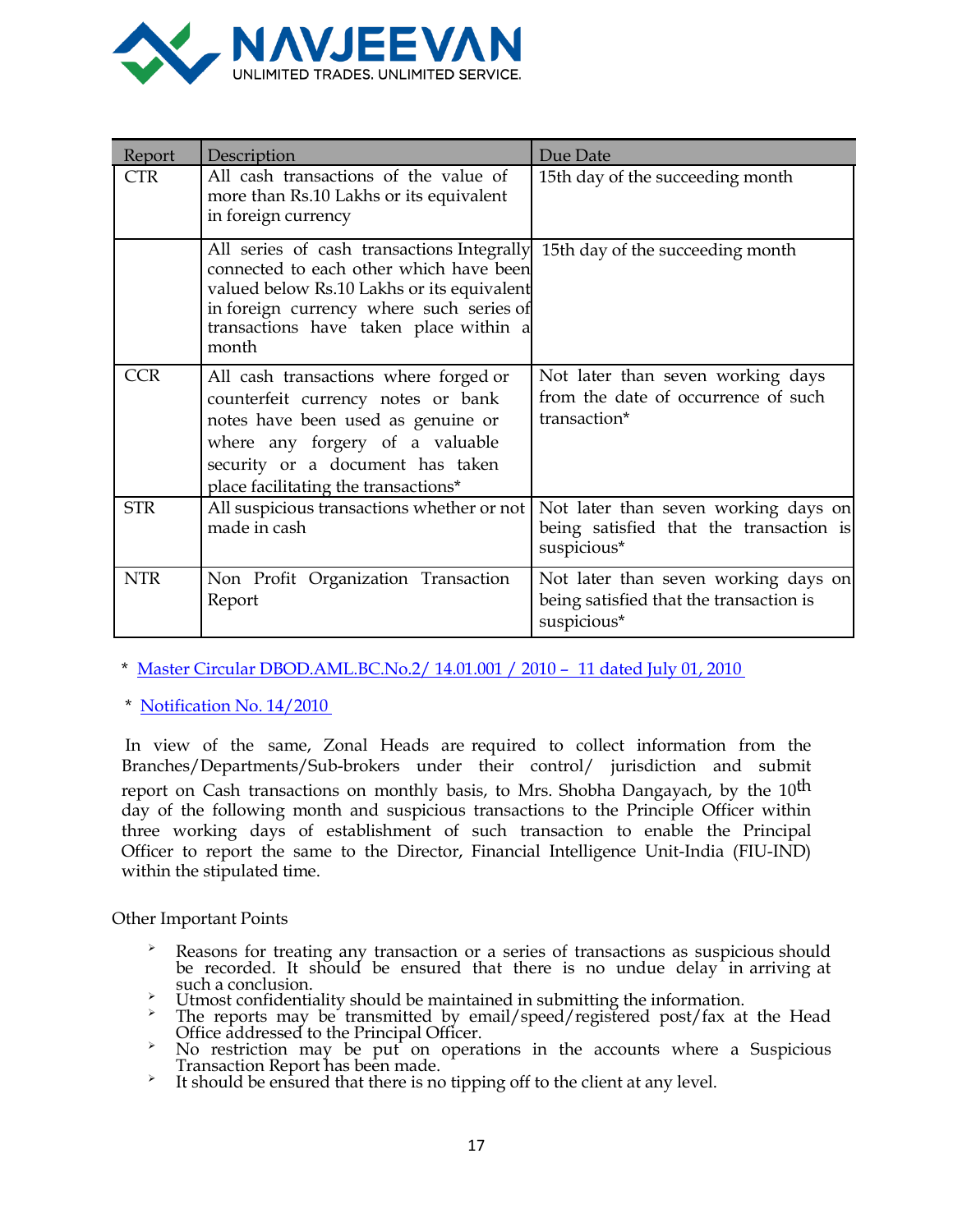

#### **13. Formulate/Review/Training On The Internal Policy And Procedure To All Staff / Sub-Brokers**

- <sup>></sup> This internal policy and procedure on "The Prevention of Money Laundering Act, 2002" should be brought to the notice of all employees by HRD through the Company's intranet.
- ➢ All sub-brokers/ channel partners shall be intimated by the Fortune Service Team and update on the applicable provisions of The Prevention of Money Laundering Act, 2002 and the reporting mechanism by way of a circular.
- ➢ Staff training and implementing specific procedures for customer identification and retaining internal records of transactions.
- <sup>></sup> The Internal Policy should be placed before the Head and if any changes in the policy are warranted, the revised policy should be placed before the Head for review and approval

#### **14. RELIANCE ON THIRD PARTY TO CARRY OUT CLIENT DUE DELIGENCE:**

- $\rightarrow$  We rely on third party for determining that whether client is acting on behalf of beneficial owner, such third party shall be monitored and measured for compliance with Client Due Diligence and record keeping requirement for PML Act.
- ➢ Such reliance shall be subject to the conditions that are specified in Rule 9 (2) of the PML Rules and shall be in accordance with the regulations and circulars/ guidelines issued by SEBI from time to time.

#### **15. HIGHER MANAGEMENT APROVAL WITH RESPECT TO PEP**

 $\rightarrow$  There is a system in which prior approval of Senior Management is taken in case establishing business relationship with PEP & also reasonable measures has been taken to verify source of funds and wealth of the PEP.

#### **16. PERIOD FOR COLLECTION OF INSTRUCTIONS DOCUMETNS**

 $\rightarrow$  We have proper internal mechanism for proper maintenance and preservation of such records and information and also we shall collect additional documents related to financial soundness (Income Proof) and others

#### **17. INVESTOR EDUCATION**

 $\rightarrow$  We have prepare specific literature/ pamphlets to make sure that clients are aware about the PML and will give us personnel documents easily as an when required s per PML.

#### **18. Information to be maintained**

Intermediaries are required to maintain and preserve the following information in Respect of transactions referred to in Rule 3 of PML Rules:

- the nature of the transactions;
- the amount of the transaction and the currency in which it is denominated;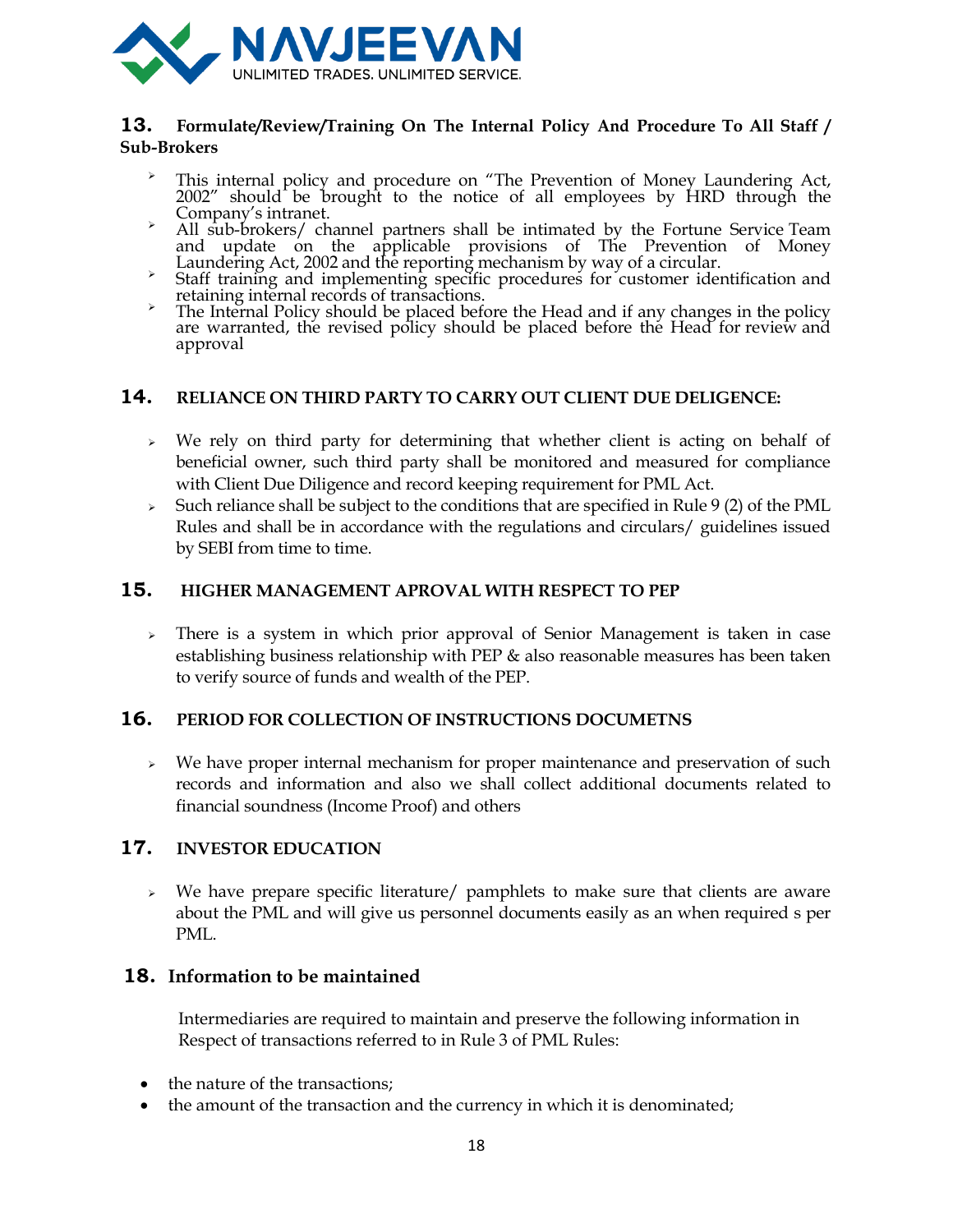

- the date on which the transaction was conducted; and
- the parties to the transaction.

### **19. Retention of Records**

Intermediaries shall take appropriate steps to evolve an internal mechanism for proper maintenance and preservation of such records and information in a manner that allows easy and quick retrieval of data as and when requested by the competent authorities. Further, the records mentioned in Rule 3 of PML Rules have to be maintained and preserved for a period of eight years from the date of transactions between the client and intermediary.

#### **20. List of Designated Individuals/ Entities**

 $\rightarrow$  An updated list of individuals and entities which are subject to various sanction measures such as freezing of assets/accounts, denial of financial services etc., as approved by the Security Council Committee established pursuant to various United Nations' Security Council Resolutions (UNSCRs) can be accessed at its website at http://www.un.org/sc/committees/1267/consolist.shtml. Registered intermediaries are directed to ensure that accounts are not opened in the name of anyone whose name appears in said list. Registered intermediaries shall continuously scan all existing accounts to ensure that no account is held by or linked to any of the entities or individuals included in the list. Full details of accounts bearing resemblance with any of the individuals/entities in the list shall immediately be intimated to SEBI and FIUIND.

#### **21. Procedure for freezing of funds, financial assets or economic resources or related services**

- Section 51A of the Unlawful Activities (Prevention) Act, 1967 (UAPA), relating to the purpose of prevention of, and for coping with terrorist activities was brought into effect through UAPA Amendment Act, 2008. In this regard, the Central Government has issued an Order dated August 27, 2009 detailing the procedure for the implementation of Section 51A of the UAPA.
- Under the aforementioned Section, the Central Government is empowered to freeze, seize or attach funds and other financial assets or economic resources held by, on behalf of, or at the direction of the individuals or entities listed in the Schedule to the Order, or any other person engaged in or suspected to be engaged in terrorism. The Government is also further empowered to prohibit any individual or entity from making any funds, financial assets or economic resources or related services available for the benefit of the individuals or entities listed in the Schedule to the Order or any other person engaged in or suspected to be engaged in terrorism.
- The stock exchanges, depositories and registered intermediaries shall ensure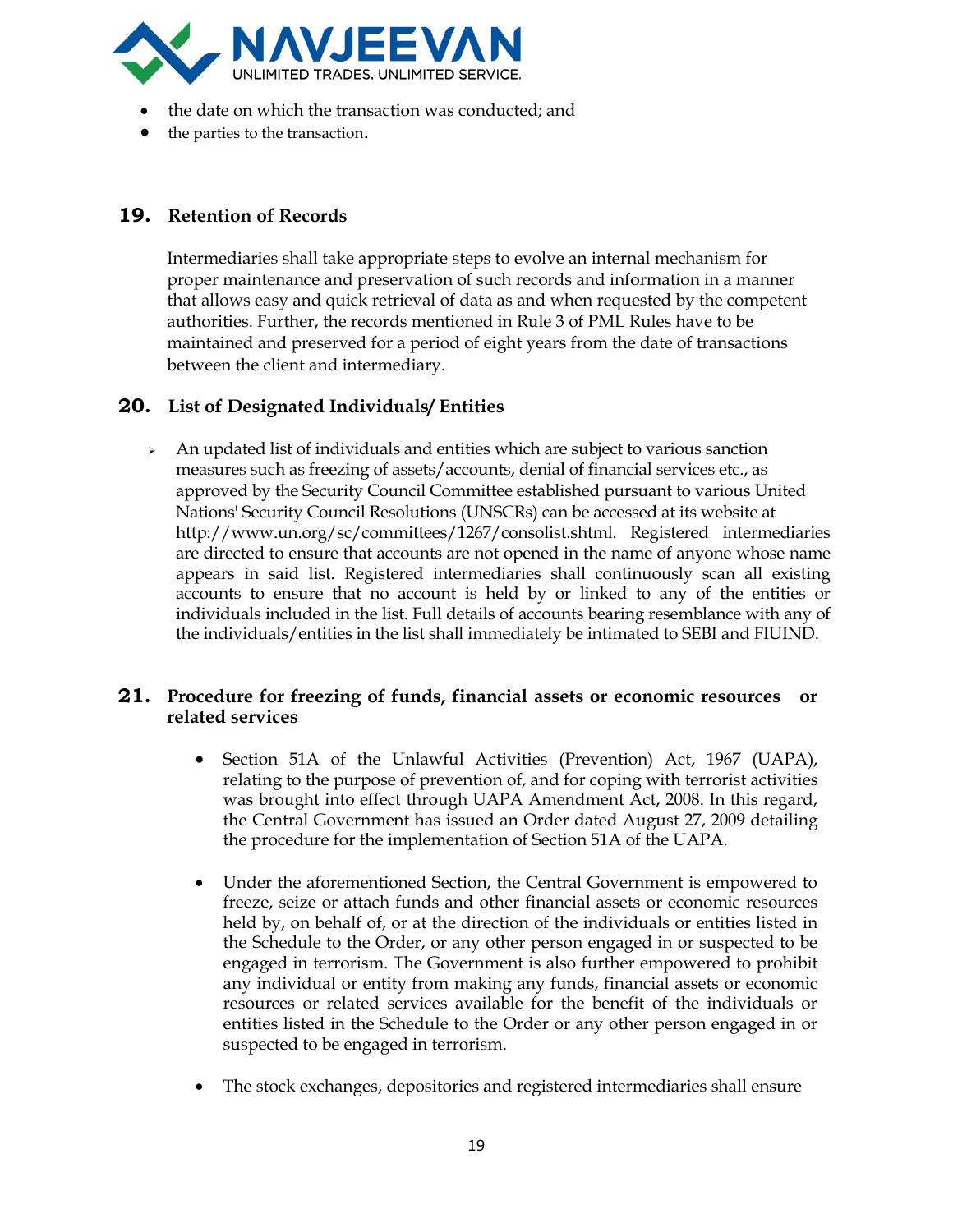

- effective and expeditious implementation of the procedure laid down in the UAPA Order dated August 27, 2009 as listed below)
- On receipt of the updated list of individuals/ entities subject to UN sanction measures (hereinafter referred to as 'list of designated individuals/ entities)fromthe Ministry of External Affairs (MHA)'; SEBI will forward the same to stock exchanges, depositories and registered intermediaries for the following purposes:
- To maintain updated designated lists in electronic form and run a check on the given parameters on a regular basis to verify whether individuals or entities listed in the schedule to the Order (referred to as designated individuals/entities) are holding any funds, financial assets or economic resources or related services held in the form of securities with them.
- In the event, particulars of any of customer/s match the particulars of designated individuals/entities, stock exchanges, depositories and intermediaries shall immediately, not later than 24 hours from the time of finding out such customer, inform full particulars of the funds, financial assets
- or economic resources or related services held in the form of securities, held by such customer on their books to the Joint Secretary (IS.I), Ministry of Home
- Affairs, at Fax No.011-23092569 and also convey over telephone on 011- 23092736. The particulars apart from being sent by post should necessarily be conveyed through e-mail at *isis@nic.in.*
- Stock exchanges, depositories and registered intermediaries shall send the particulars of the communication mentioned in (ii) above through post/fax and through e-mail (sebi\_uapa@sebi.gov.in) to the UAPA nodal officer of SEBI, Officer on Special Duty, Integrated Surveillance Department, Securities and Exchange Board of India, SEBI Bhavan, Plot No. C4-A, "G" Block, Bandra Kurla Complex, Bandra (E), Mumbai 400 051 as well as the UAPA nodal officer of the state/UT where the account is held, as the case may be, and to FIU-IND.
- Stock exchanges, depositories and registered intermediaries shall send the particulars of the communication mentioned in (ii) above through post/fax and through e-mail (sebi\_uapa@sebi.gov.in) to the UAPA nodal officer of SEBI, Officer on Special Duty, Integrated Surveillance Department, Securities and Exchange Board of India, SEBI Bhavan, Plot No. C4-A, "G" Block, Bandra Kurla Complex, Bandra (E), Mumbai 400 051 as well as the UAPA nodal officer of the state/UT where the account is held, as the case may be, and to FIU-IND.

#### **22. Procedure for unfreezing of funds, financial assets or economic resources or related services of individuals/entities inadvertently affected by the freezing mechanism upon verification that the person or entity is not a designated person**

• Any individual or entity, if it has evidence to prove that the freezing of funds, financial assets or economic resources or related services, owned/held by them has been inadvertently frozen, shall move an application giving the requisite evidence, in writing, to the concerned stock exchanges/depositories and registered intermediaries. The stock exchanges/depositories and registered intermediaries shall inform and forward a copy of the application together with full details of the asset frozen given by any individual or entity